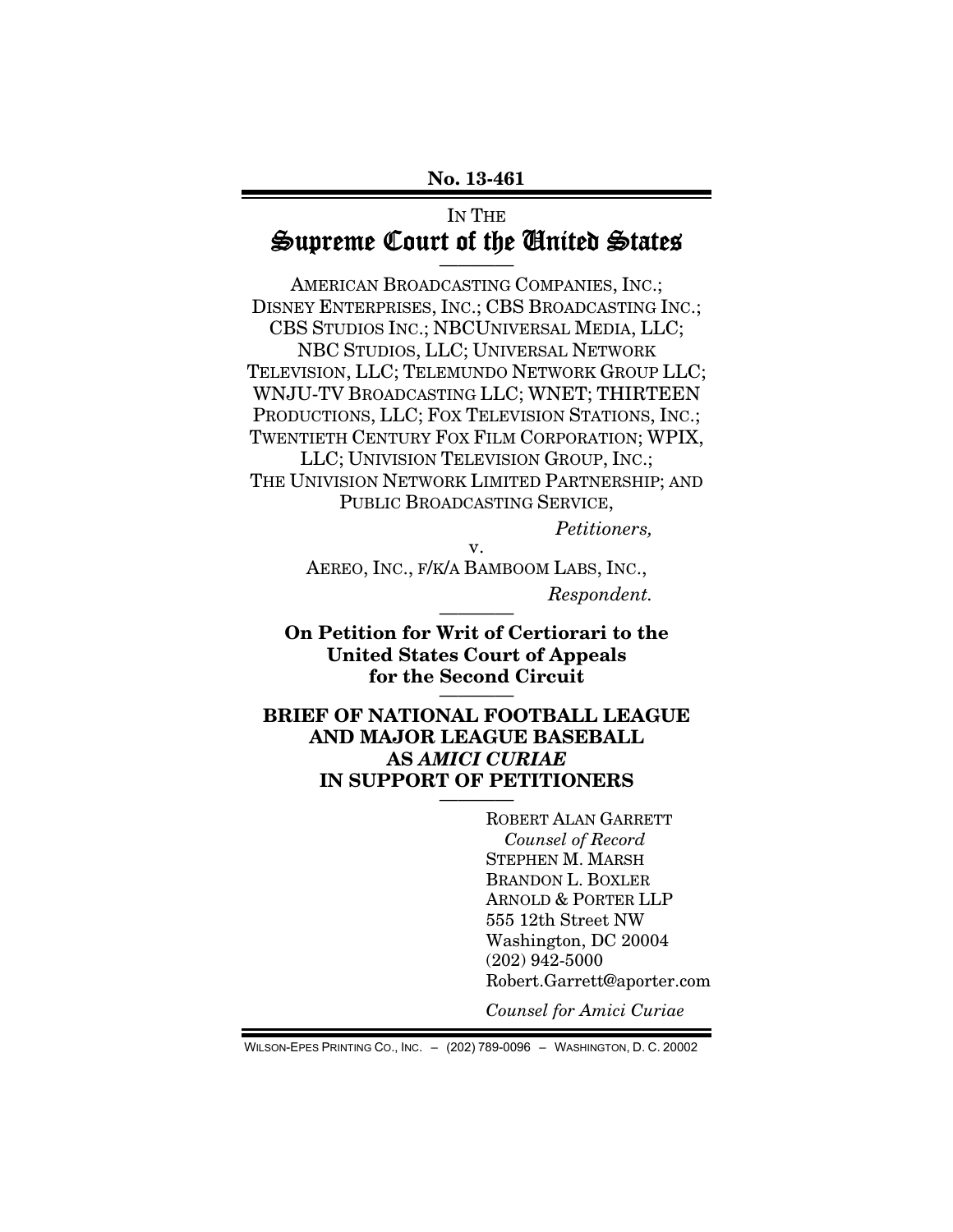# TABLE OF CONTENTS

|  | Page |
|--|------|
|  |      |

|                                                                                                                                                                  | $\overline{2}$ |
|------------------------------------------------------------------------------------------------------------------------------------------------------------------|----------------|
| SUMMARY OF ARGUMENT                                                                                                                                              | 6              |
|                                                                                                                                                                  | 6              |
| The Decision Below Creates Substantial<br>L.<br>Uncertainty In The Marketplace And<br>Impairs The Ability Of The Leagues To<br>Engage In An Important Segment Of | 6              |
| A. The Decision Below Upends The<br>Marketplace For Licensing Internet<br>Retransmission Rights Of The                                                           | 7              |
| B. The Decision Below Adversely Affects<br>The Fees That The Leagues And<br>Others Receive From Licensed Cable<br>Operators and Satellite Services               | 11             |
| II. This Case Raises An Issue Of Recurring<br>And Exceptional Importance                                                                                         | 13             |
| A. The Decision Below Will Limit The<br>Availability Of Valuable Program-<br>ming On Broadcast Television                                                        | 14             |
| B. The Decision Below Places The<br>United States In Violation Of Its<br>International Obligations                                                               | 15             |
|                                                                                                                                                                  | 18             |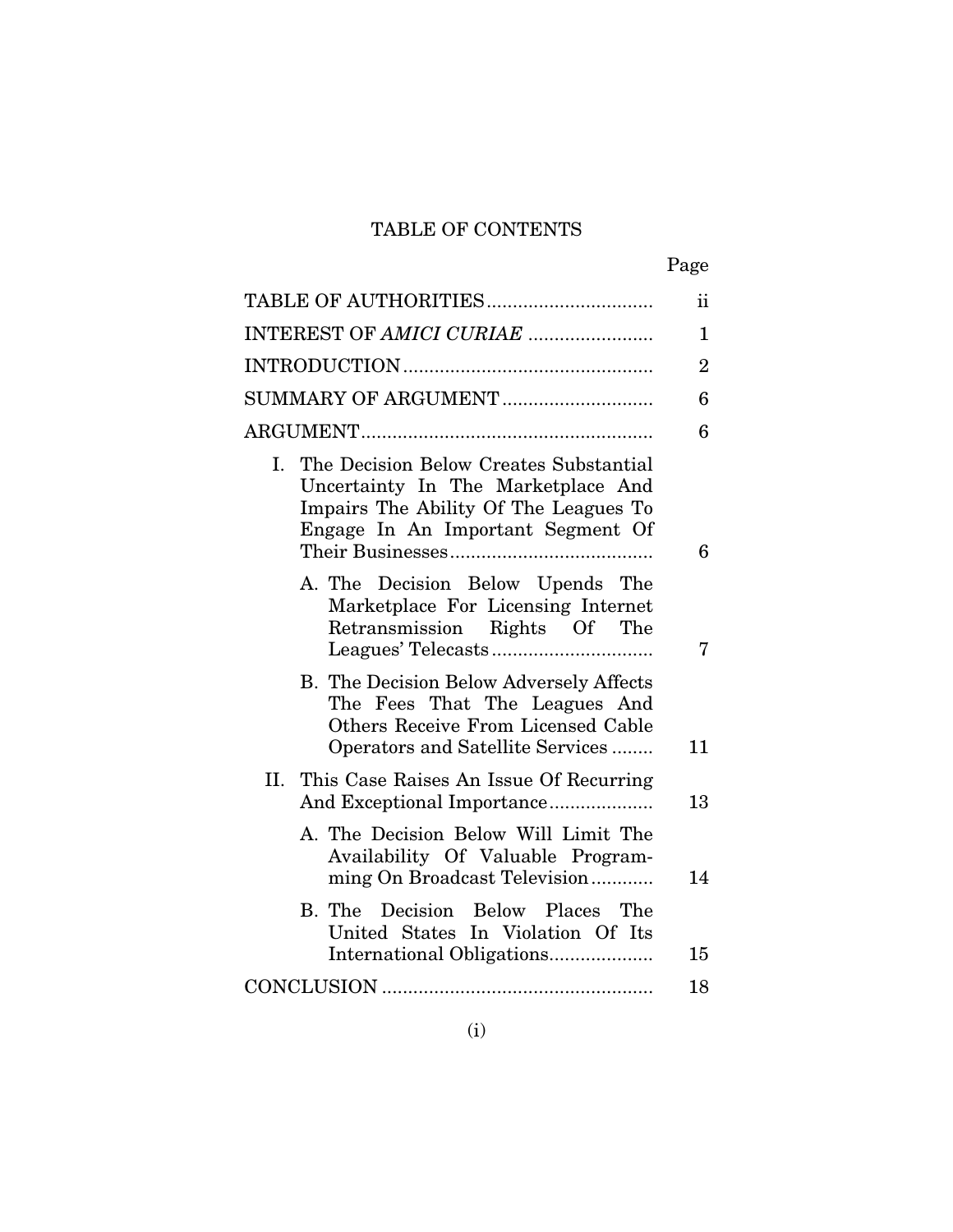# TABLE OF AUTHORITIES

| <b>CASES</b><br>Page(s)                                                                                         |                |
|-----------------------------------------------------------------------------------------------------------------|----------------|
| Capital Cities Cable, Inc. v. Crisp, 467 U.S.                                                                   |                |
| Cartoon Network LP v. CSC Holdings, Inc.,<br>536 F.3d 121 (2d Cir. 2008), cert. denied,                         | 17             |
| Fortnightly Corp. v. United Artists<br>Television, Inc., 392 U.S. 390 (1968)                                    | 13             |
| Lauritzen v. Larsen, 345 U.S. 571 (1953)                                                                        | 16             |
| Nat'l Basketball Ass'n v. Motorola, Inc., 105                                                                   | $\overline{2}$ |
| Teleprompter Corp. v. Columbia Broad.<br>Sys., Inc., 415 U.S. 394 (1974)                                        | 13             |
| The Charming Betsy, 6 U.S. (2 Cranch) 64<br>$(1804)$                                                            | 16             |
| Turner Broad. Sys., Inc. v. F.C.C., 512 U.S.                                                                    | 14             |
| Twentieth Century Fox Film Corp. v.<br>iCraveTV, Nos. 00-121, 00-120, 2000 WL<br>255989 (W.D. Pa. Feb. 8, 2000) | 3              |
| Vimar Seguros y Reaseguros, S.A. v. M/V<br>Sky Reefer, 515 U.S. 528 (1995)                                      | 16             |
| WPIX, Inc. v. ivi, Inc., 691 F.3d 275 (2d Cir.<br>2012), cert. denied, 133 S. Ct. 1585                          |                |
|                                                                                                                 | 3,4            |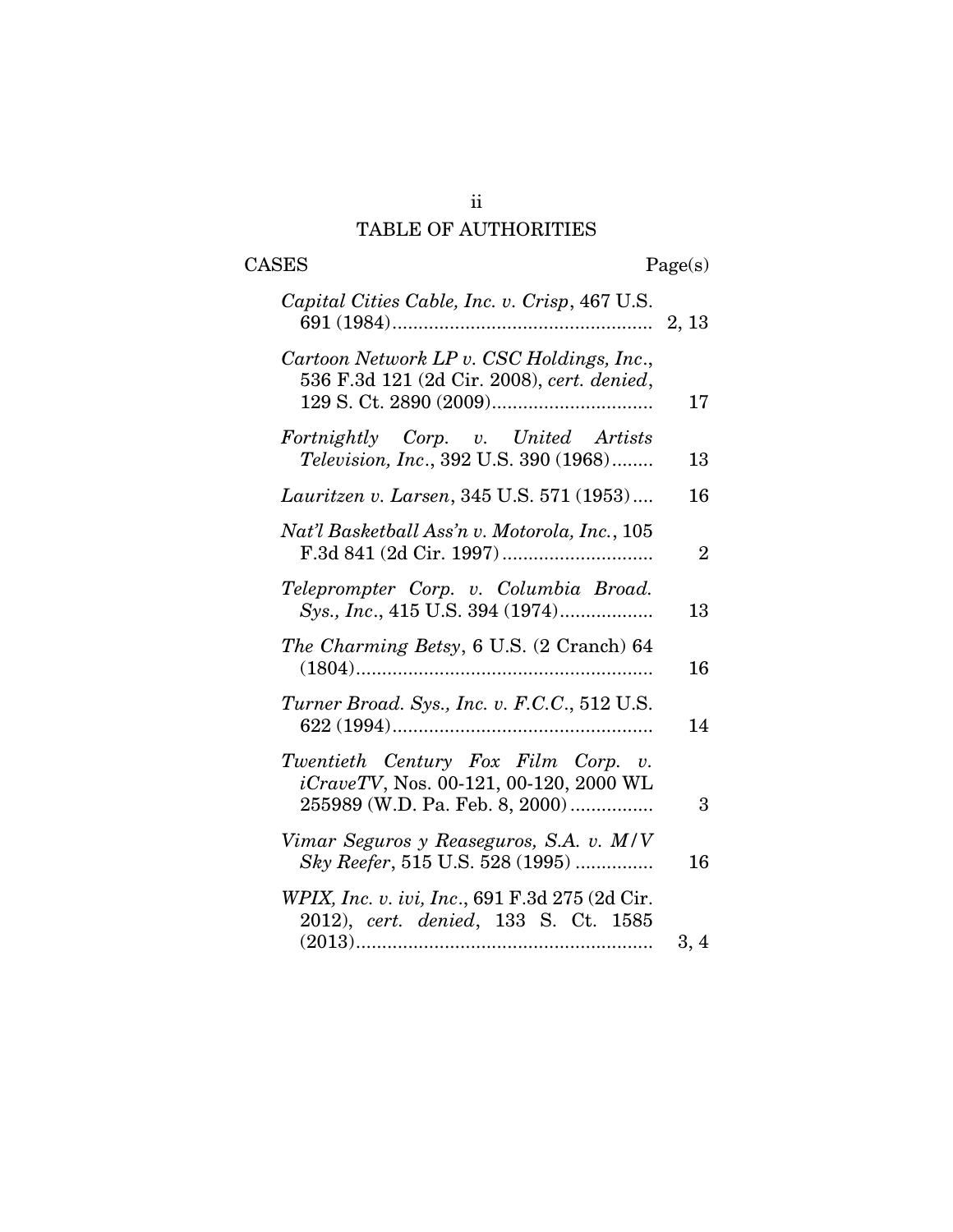#### TABLE OF AUTHORITIES—Continued

#### INTERNATIONAL CASES Page(s)

| ITV Broad. Ltd. v. TVCatchup Ltd., Case C-   |    |
|----------------------------------------------|----|
| 607/11 (European Court of Justice, Mar.      |    |
| 7, 2013), <i>available at</i> http://curia.  |    |
| europa.eu/juris/document/document.jsf?te     |    |
| xt=&docid=134604&pageIndex=0&docla           |    |
| ng=EN&mode=req&dir=&occ=first∥               |    |
|                                              | 15 |
|                                              |    |
| Nat'l Rugby League Invs. Pty. Ltd. v Singtel |    |
| Optus Pty. Ltd. [2012] FCAFC 59              |    |

## STATUTES AND REGULATIONS

Copyright Act of 1976, 17 U.S.C. § 101 et seq. ........................................................passim

(Austl.) ....................................................... 15

### INTERNATIONAL AGREEMENTS

Free Trade Agreement, U.S.-Austl., art. 17.4.10(b), May 18, 2004, 43 I.L.M. 1248, available at http://www.ustr.gov/sites/ default/files/uploads/agreements/fta/aust ralia/asset\_upload\_file148\_5168.pdf ........ 15

#### OTHER AUTHORITIES

Andy Fixmer et al., DirecTV, Time Warner Cable Are Said to Weigh Aereo-Type Services, Bloomberg, Oct. 26, 2013, available at http://www.bloomberg.com/ news/2013-10-25/directv-time-warnercable-said-to-consider-aereo-type-services. html ........................................................... 12

iii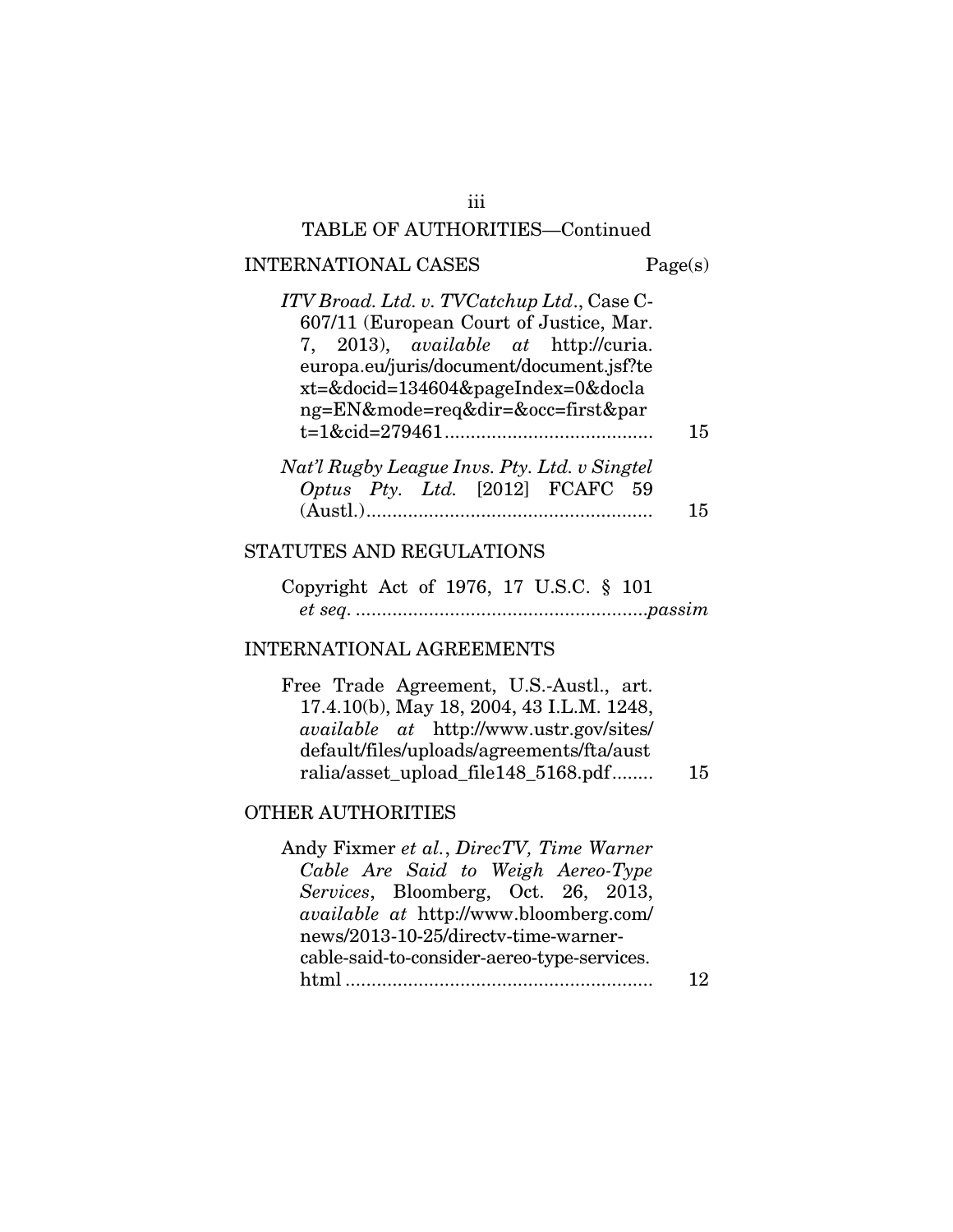# TABLE OF AUTHORITIES—Continued

| Brief of the United States as Amicus<br>Curiae, Cable News Network, Inc. v. CSC<br>Holdings, Inc., 129 S. Ct. 2890 (2009)<br>(No. 08-448), 2009 WL 1511740 (2009)                                                                                  | 17             |
|----------------------------------------------------------------------------------------------------------------------------------------------------------------------------------------------------------------------------------------------------|----------------|
| Copyright Law Revision: Hearing Before<br>Subcomm. No. 3 of the H. Comm. of the                                                                                                                                                                    | $\overline{2}$ |
| Copyright Law Revision: Hearing on S.<br>1361 Before the Subcomm. on Patents,<br>Trademarks and Copyrights of the S.<br>Comm on the Judiciary, 93rd Cong.                                                                                          | $\overline{2}$ |
| Copyrighted Webcast Programming on the<br>Internet: Hearing Before the Subcomm.<br>on Courts and Intellectual Property of the<br>H. Comm. on the Judiciary, 106th Cong.,                                                                           | 4-5            |
| FCC, Annual Assessment of the Status<br>of Com-petition in the Market for<br>the Delivery of Video Programming;<br>Fifteenth Report (July 22, 2013),<br><i>available at https://www.fcc.gov/docum</i><br>ent/fcc-adopts-15th-report-video-competit | 14             |
| H.R. Rep. No. 94-1476 (1976), reprinted in                                                                                                                                                                                                         |                |
| 1976 U.S.C.C.A.N. 5659  2, 3, 13                                                                                                                                                                                                                   |                |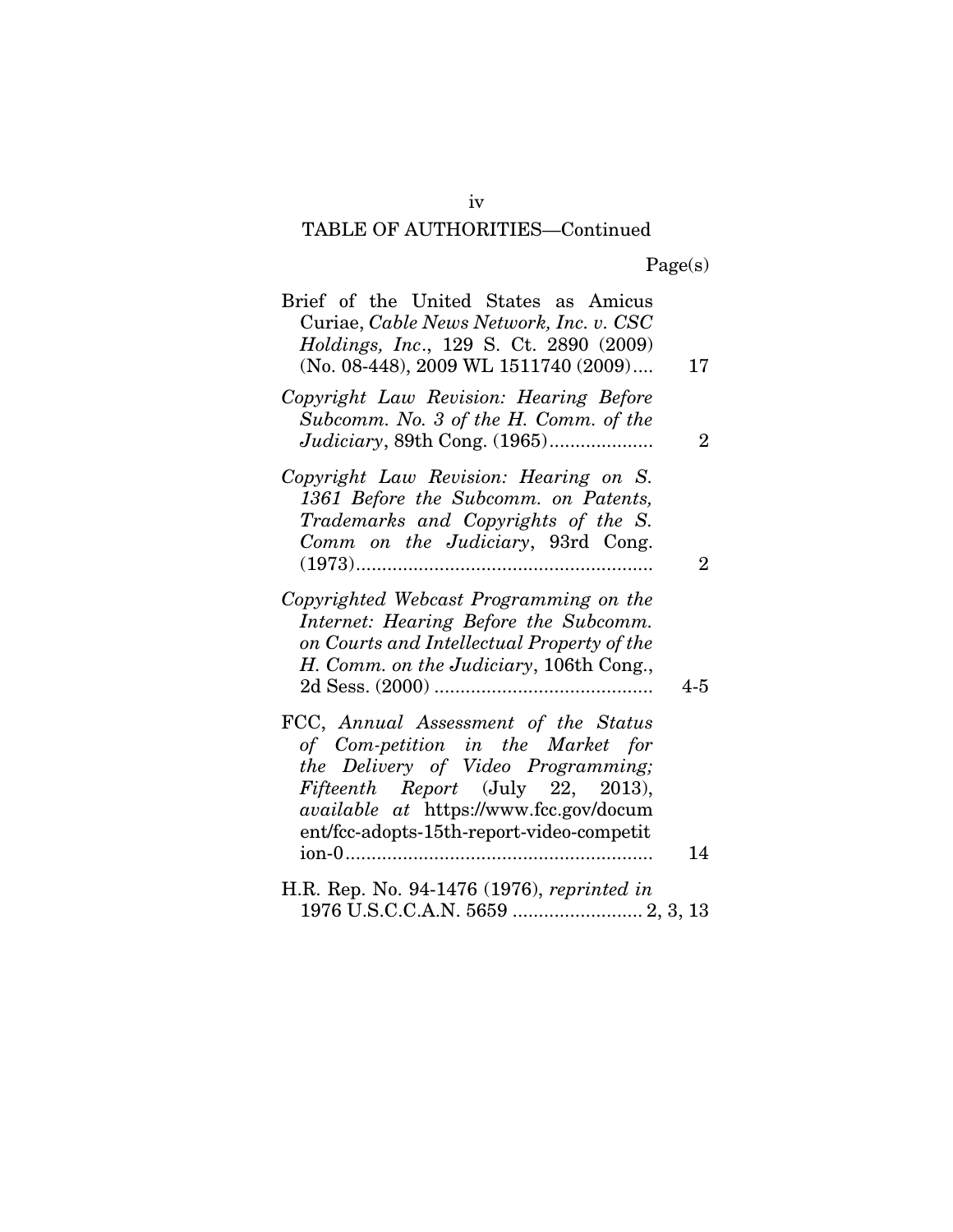## TABLE OF AUTHORITIES—Continued

Page(s)

U.S. Copyright Office, Satellite Home Viewer Extension and Reauthorization Act: Section 109 Report (June 2008), available at http://www.copyright.gov/ reports/section109-final-report.pdf .......... 3, 15

v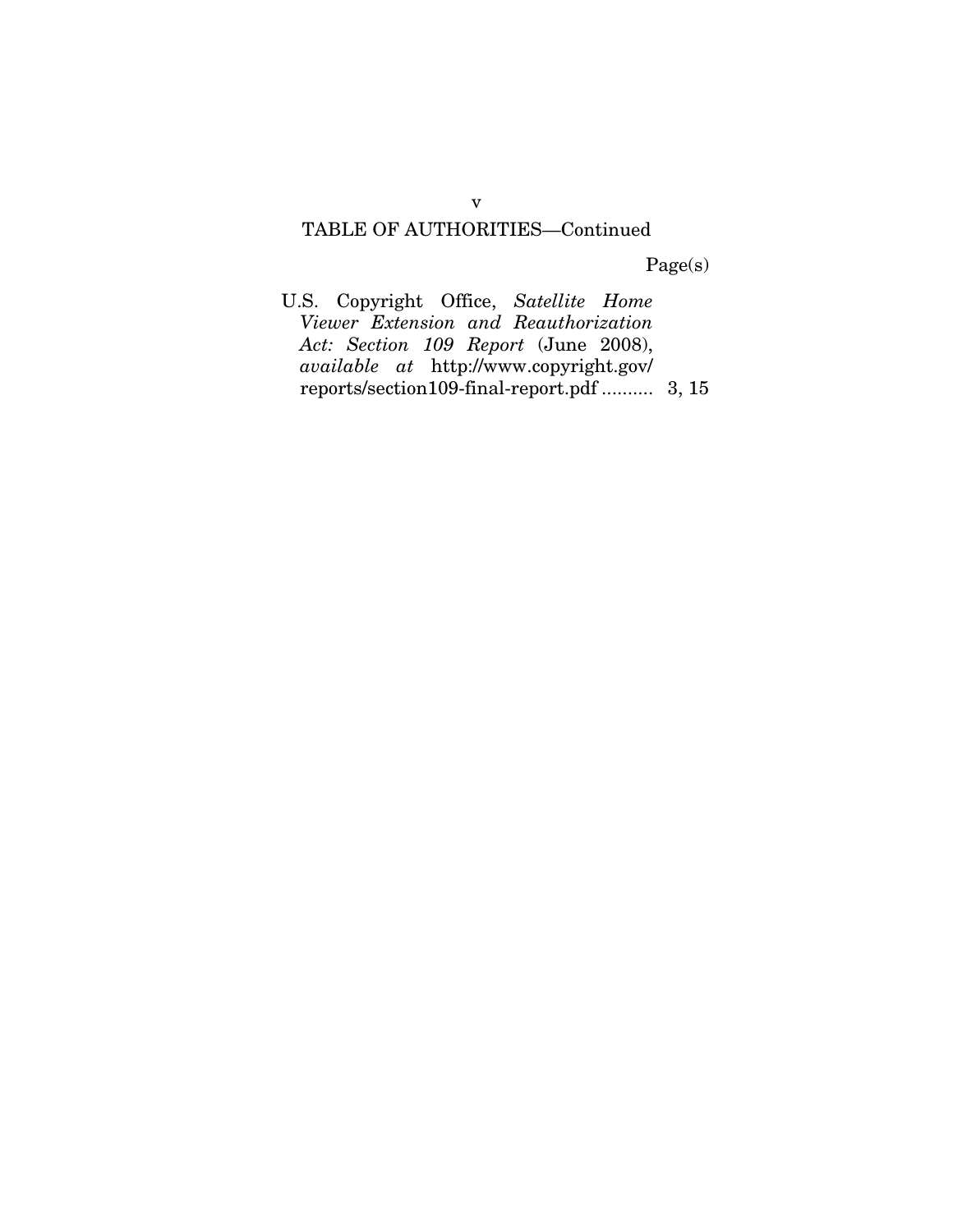#### INTEREST OF AMICI CURIAE<sup>1</sup>

The National Football League ("NFL") and Major League Baseball ("MLB") (collectively, the "Leagues") are unincorporated associations whose member clubs own and operate professional football and baseball teams, respectively. The Leagues have developed successful businesses licensing rights to televise their games and to retransmit those copyrighted telecasts over various media, both domestically and internationally. Their business models rely on a wellestablished, statutorily-created legal regime that requires commercial services to obtain copyright licenses in order to retransmit programming on broadcast television stations.

The decision below significantly alters that legal regime and unsettles the marketplace for licensing rights to broadcast television programming. A divided panel of the Second Circuit held that copyright licenses are unnecessary when a service uses "mini antennas" and individual subscriber-associated copies of programs to make broadcast retransmissions. This judicially created loophole allows such services to avoid the force of the Leagues' copyrights in broadcasts of their games, eroding the value of one of the Leagues' most important assets.

 <sup>1</sup> No counsel for a party authored this brief in whole or in part, and no party or counsel for a party made a monetary contribution intended to fund the preparation or submission of this brief. No one other than amici curiae, their members, or their counsel made a monetary contribution to the preparation or submission of this brief. Counsel for all parties were timely notified ten days before the filing of this brief. Letters from the parties consenting to the filing of amicus curiae briefs have been filed with the Clerk of the Court.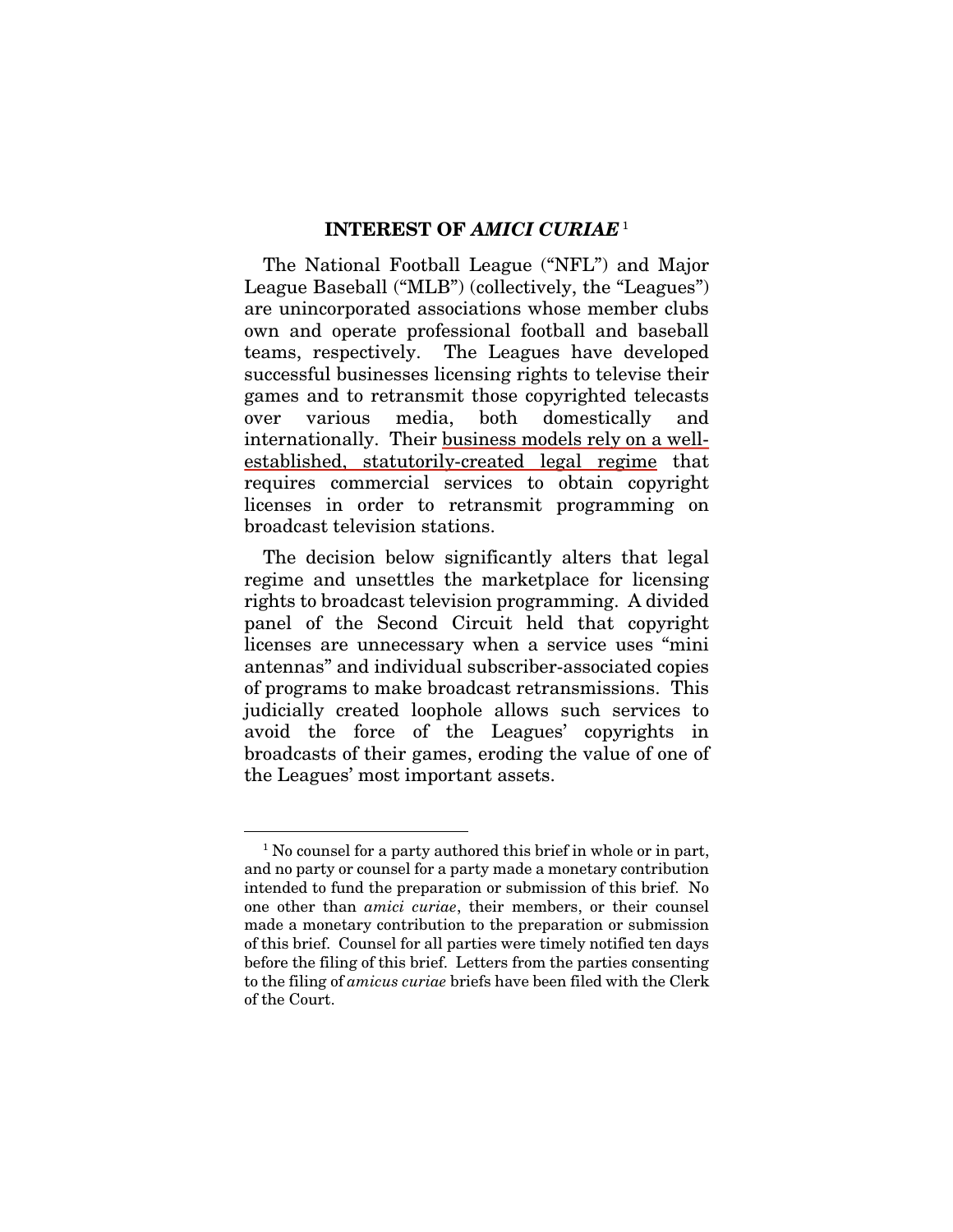#### INTRODUCTION

The Second Circuit's decision permits technological gimmickry that serves no valid purpose to nullify critically important copyright rights—rights that the Leagues fought hard to secure and that have become an integral part of their businesses during the past four decades.

1. Beginning in the early 1960s, the Leagues urged Congress to clarify that the copyright laws protect telecasts of live sports events. The Leagues sought copyright protection specifically to ensure that they would have the right to authorize the retransmission of over-the-air broadcasts of their games. See, e.g., Copyright Law Revision: Hearing Before Subcomm. No. 3 of the H. Comm. of the Judiciary, 89th Cong. 455-57 (1965) (statement of Pete Rozelle, Commissioner of National Football League); Copyright Law Revision: Hearing on S. 1361 Before the Subcomm. on Patents, Trademarks and Copyrights of the S. Comm on the Judiciary, 93rd Cong. 533-37 (1973) (statement of Bowie Kuhn, Commissioner of Baseball).

In the Copyright Act of 1976, 17 U.S.C. § 101 et seq., Congress determined that live sports telecasts, recorded simultaneously with their transmission, are copyrighted works. See H.R. Rep. No. 94-1476, at 52- 53 (1976), reprinted in 1976 U.S.C.C.A.N. 5659, 5665- 66 ("1976 Report"); Nat'l Basketball Ass'n v. Motorola, Inc., 105 F.3d 841, 845 (2d Cir. 1997). Congress also determined that commercial retransmissions of sports and other programming on broadcast stations are "public performances" that require copyright licenses. See Capital Cities Cable, Inc. v. Crisp, 467 U.S. 691, 709 (1984). The Copyright Act reflects Congress' judgment that it is inequitable for commercial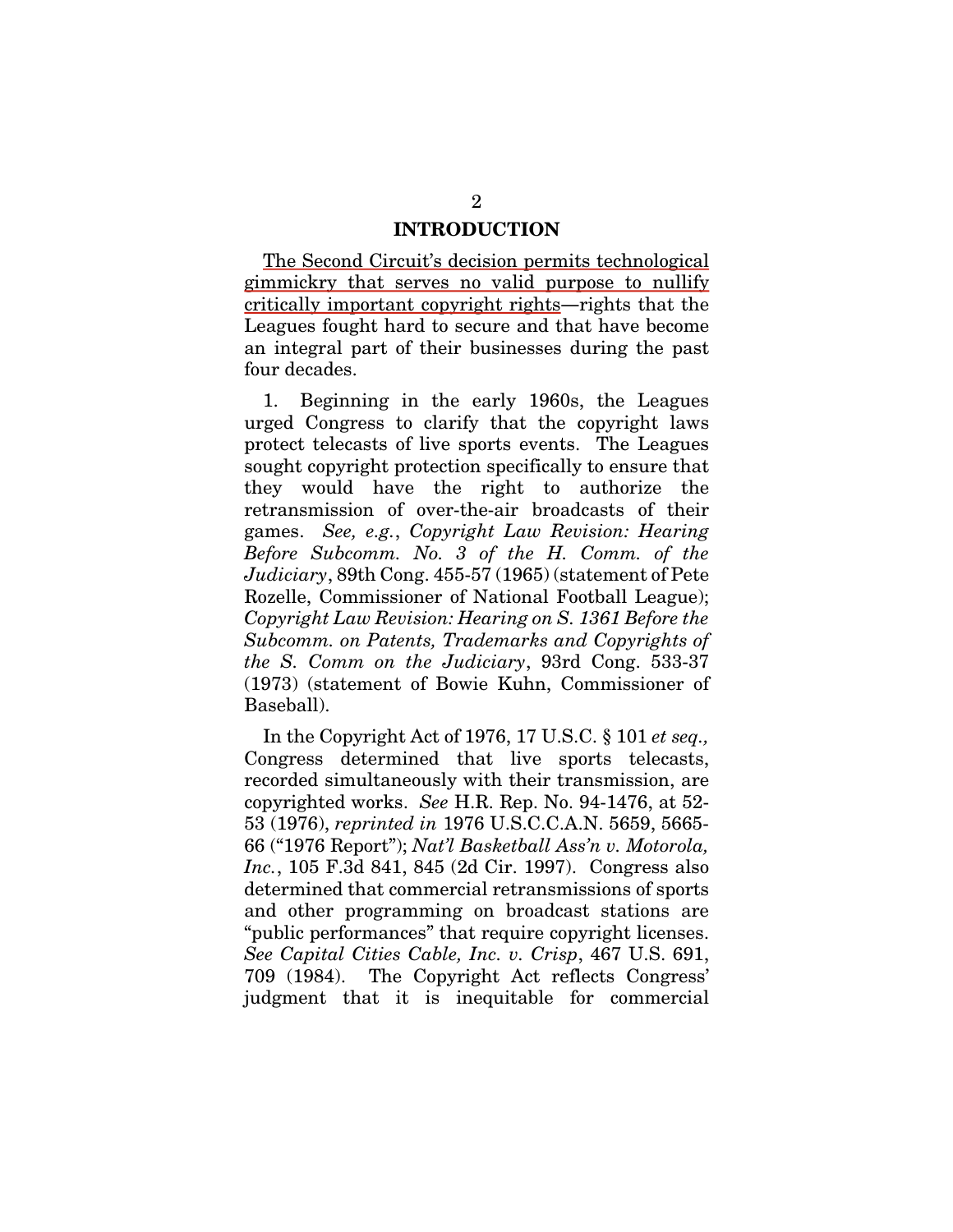broadcast retransmission services to profit from selling access to copyrighted programming without compensating those who create that programming at great expense, effort, and risk. See 1976 Report at 88- 90.

2. Several different types of broadcast retransmission services have emerged during the thirty-seven years since Congress passed the Copyright Act. These services use technologies that vary significantly from the technology available in 1976. See U.S. Copyright Office, Satellite Home Viewer Extension and Reauthorization Act: Section 109 Report at 19-34 (June 2008), available at http://www.copyright.gov/reports/ section109-final-report.pdf ("Section 109 Report") (discussing the use of microwave, satellites, open video, fiber, Internet Protocol TV, and other technological advances to retransmit broadcast programming). All of these new technologies, however, engage in the same commercial broadcast retransmission activity that, Congress determined, requires copyright licenses. For that reason, they all have obtained such licenses.

Services that retransmit broadcast programming over the Internet are no different. A decade ago, in a copyright action brought by the NFL and others, a court enjoined the first service that retransmitted broadcast signals over the Internet without authorization. See Twentieth Century Fox Film Corp. v. iCraveTV, Nos. 00-121, 00-120, 2000 WL 255989, at \*1 (W.D. Pa. Feb. 8, 2000) (unpublished). More recently, the Second Circuit affirmed a preliminary injunction against a similar service in a copyright infringement action brought by several content owners, including MLB. See WPIX, Inc. v. ivi, Inc., 691 F.3d 275, 277 (2d Cir. 2012), cert. denied, 133 S. Ct.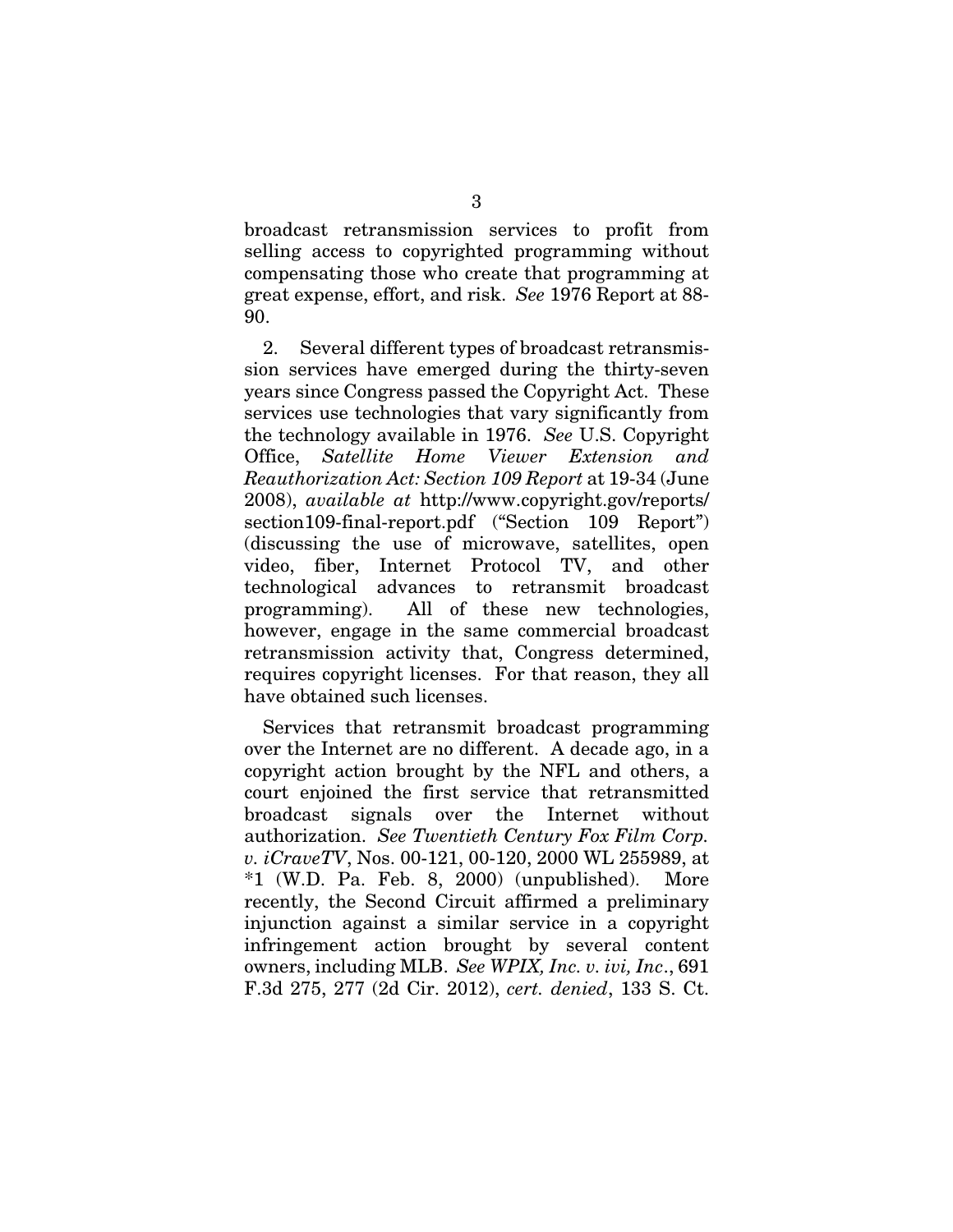1585 (2013). Other courts likewise have restrained the unauthorized Internet retransmission of broadcasts, including services that use technology nearly identical to that used by the defendant in this case, Aereo, Inc. ("Aereo"). See Pet. 25.

At Congress' direction, the Register of Copyrights has considered whether Internet services are, or should be, eligible for "compulsory" licenses that would allow such services to retransmit broadcast programming without copyright owner authorization. The Register "has consistently concluded" that Internet services are not—and should not be permitted to do so. ivi, 691 F.3d at 283-84 (citing authority). The Second Circuit in ivi likewise concluded that Internet retransmission services are ineligible for compulsory licensing and therefore must obtain authorization from copyright owners. As the Second Circuit also explained, "live retransmissions of copyrighted television programming over the Internet without consent . . . threaten to destabilize the entire industry," "substantially diminish the value of the programming," and "drastically change the industry, to [copyright owners'] detriment." Id. at 285-86.

In short, until the decision below, the law was clear that Internet retransmissions of broadcast programming require copyright licenses. Even the chairman of the International Webcasting Association—whose members include Internet streaming media companies such as Microsoft, Apple, and RealNetworks—recognized that "Internet webcasters . . . are required to negotiate with each individual copyright holder before retransmitting a television broadcast signal over the Internet." Copyrighted Webcast Programming on the Internet: Hearing Before the Subcomm. on Courts and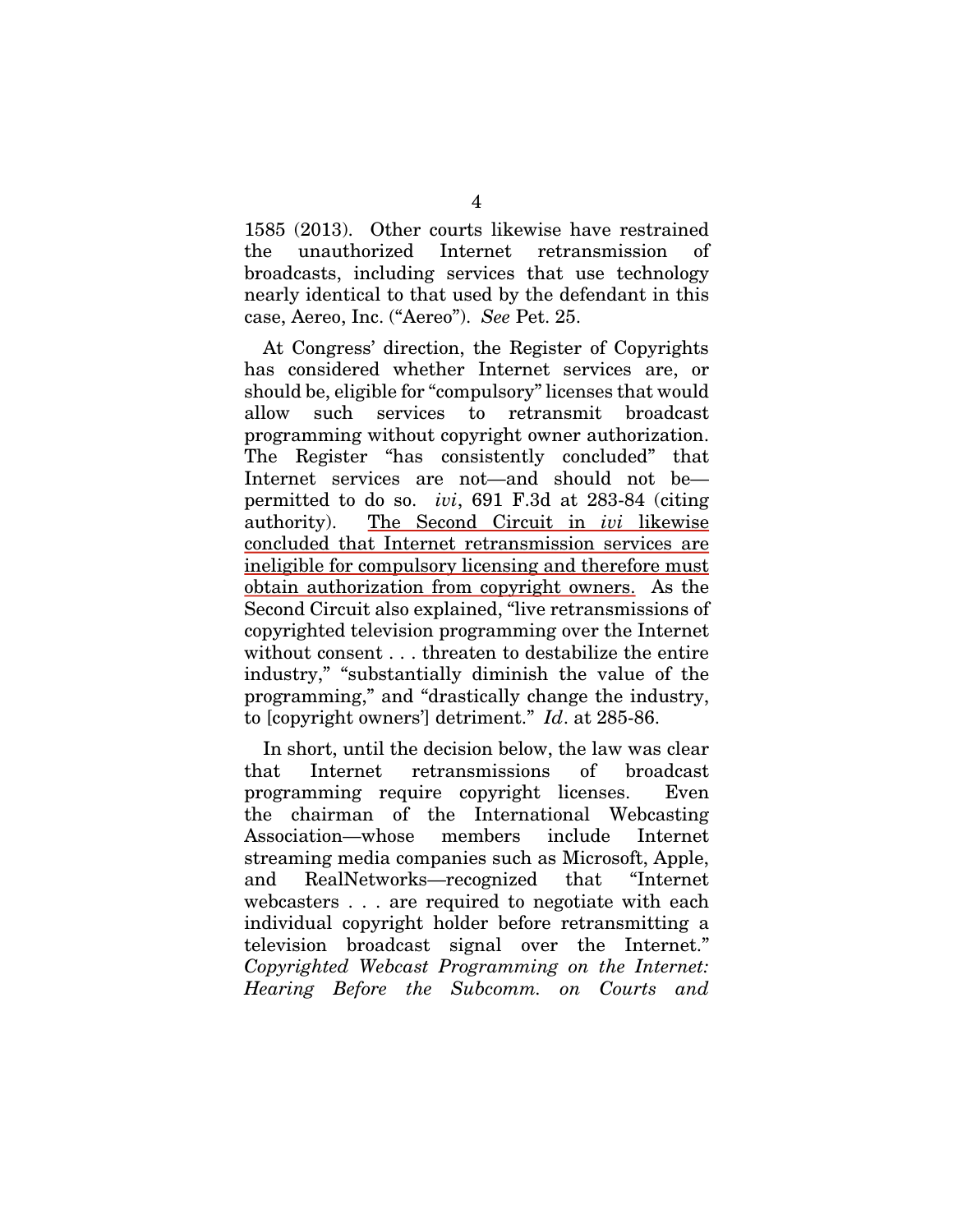Intellectual Property of the H. Comm. on the Judiciary, 106th Cong., 2d Sess. 88 (2000) (statement of Peggy Miles). Accordingly, the Executive Branch (with congressional approval) executed treaties that prohibit U.S. trading partners and the United States from adopting laws that allow Internet retransmissions of broadcast stations without the consent of broadcast stations and program owners. See infra Part II.B.

3. The decision below departs from these wellsettled legal principles, international commitments, and sound congressional policy. In a 2-1 decision, a panel of the Second Circuit concluded that Aereo may lawfully retransmit broadcast stations over the Internet to paying subscribers without securing licenses from program or station owners. The court reached that conclusion solely because Aereo uses thousands of dime-sized "mini-antennas" and subscriber-associated copies of programs to make individualized retransmissions to each subscriber. It is undisputed that Aereo's "Rube Goldberg-like contrivance" (Pet. App. 40a) is neither technologically efficient nor innovative. It has no purpose other than to avoid compensating the copyright owners whose programming Aereo exploits.

According to the Second Circuit, when a service using Aereo's technology retransmits the same copyrighted broadcast of a program to millions of paying subscribers, the service does not make a "public performance;" it makes millions of "private performances" that are not within a copyright owner's exclusive right of public performance. And because there is no public performance, an Aereo-like service may simultaneously retransmit the broadcast of a program to millions of viewers located across the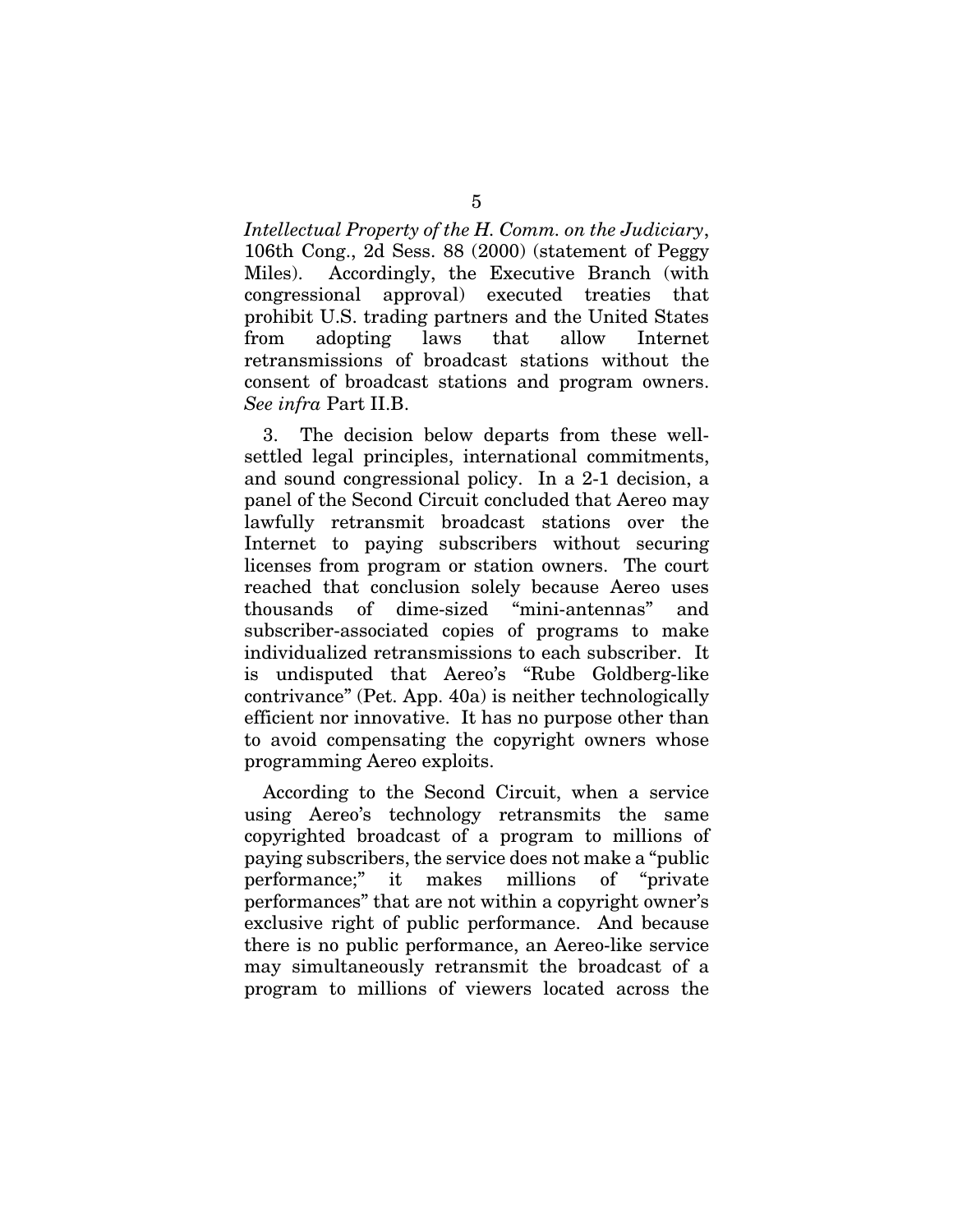country—indeed, anywhere in the world—without obtaining the consent of, or paying compensation to, the program owner or anyone else.

#### SUMMARY OF ARGUMENT

The Second Circuit's reasoning cannot be squared with the language, structure, and legislative intent of the Copyright Act. See Pet. 23-31. For nearly forty years following passage of the 1976 Copyright Act, commercial services have been required to obtain licenses to retransmit broadcast signals. The decision below upends this legal regime. It unsettles a stable set of rules that the courts, Copyright Office, Executive Branch, and Congress have repeatedly reinforced in multiple contexts; and it replaces those rules with a set of judicially-created "guideposts" that have no basis in the statutory language. See Pet. App. 22a. Such a significant legal shift away from the meaning and purpose of the Copyright Act should occur, if at all, at the direction of Congress, not a split panel of the Second Circuit. As reflected by the multiple pending lawsuits involving the same issue raised in this case, the legal, practical, and international implications of the decision below are exceedingly pressing and important. This Court should grant the petition for certiorari.

#### ARGUMENT

I. The Decision Below Creates Substantial Uncertainty In The Marketplace And Impairs The Ability Of The Leagues To Engage In An Important Segment Of Their Businesses.

The Leagues are an important source of very popular programming for free over-the-air broadcast television. The NFL, for example, currently licenses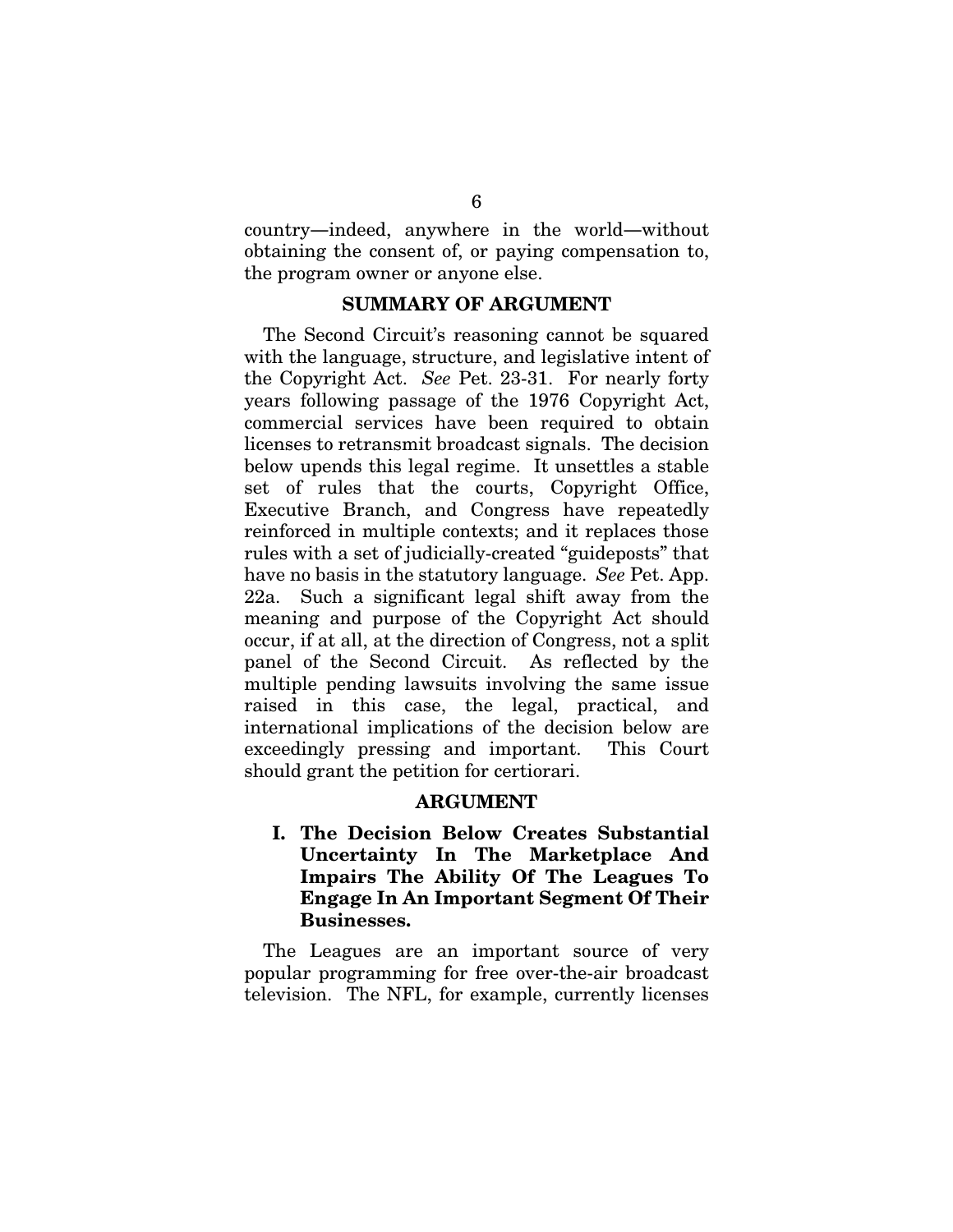CBS, FOX, and NBC the rights to televise (collectively) all of its playoff games, including the Super Bowl, and approximately 90% of its regular season games. Telecasts of the remaining 10% of NFL regular season games (by non-broadcast cable networks ESPN and the NFL Network) are aired over broadcast television stations in the local markets of the participating teams. MLB and its member clubs license broadcasters the rights to televise approximately 400 games each year, culminating with the telecasts of the World Series over the FOX broadcast network.

A prime consideration in licensing telecasting rights to over-the-air broadcast stations has been the ability of the Leagues to derive important revenue from the retransmission of those telecasts by various media, both domestically and internationally. The decision below, however, unravels the foundation of this business model by giving broadcast retransmission rights to unlicensed commercial strangers that inefficiently engineer distribution systems to avoid copyright liability.

## A. The Decision Below Upends The Marketplace For Licensing Internet Retransmission Rights Of The Leagues' Telecasts.

The Leagues recognize that many of their fans want access to telecasts of all NFL and MLB games, not only those available on local over-the-air broadcast stations. Fans also increasingly wish to view television programming, including sports programming, on a variety of Internet-connected devices. And fans located abroad want the same access to NFL and MLB telecasts as fans located in the United States. To meet these demands, the Leagues have licensed rights to provide a variety of innovative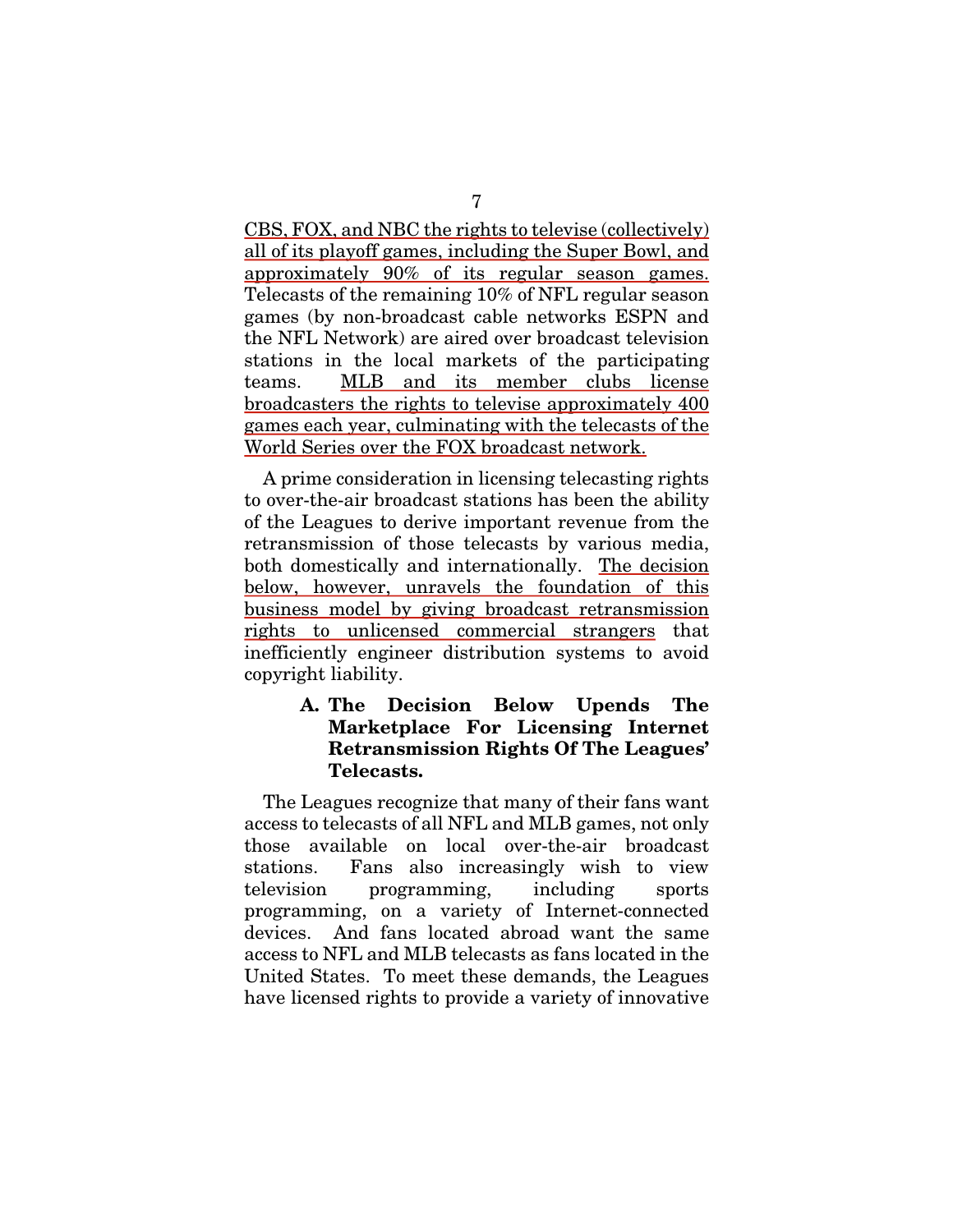subscription products that include retransmissions of broadcasts of their games.

For example, the NFL has authorized licensees to offer the following packages:

- NFL Sunday Ticket, which allows DirecTV subscribers (and those in geographic areas where DirecTV's satellite service is unavailable) to view out-of-market telecasts of NFL games on Sunday afternoons.
- NFL Sunday Ticket Max, which allows NFL Sunday Ticket subscribers to view out-ofmarket games on Internet-connected computers, tablets, and smartphones.
- NFL Sunday Ticket Online, which allows subscribers to certain Canadian cable systems to view NFL telecasts online.
- NFL Game Pass, which allows viewers located in many foreign countries to view NFL preseason and regular season NFL telecasts.
- NFL Mobile, which allows customers of Verizon to view on their smartphones telecasts of NFL games on Sunday, Monday, and Thursday nights.

MLB provides comparable packages, i.e., MLB Extra Innings and MLB.tv. The objective of the Leagues' packages is to allow fans worldwide to view all telecasts of the Leagues' games over a combination of media, including broadcast television, cable, satellite, and Internet-connected devices. The revenues from these packages are an important source of income that permits the Leagues and their member clubs to provide the entertainment product that millions of fans worldwide are able to enjoy.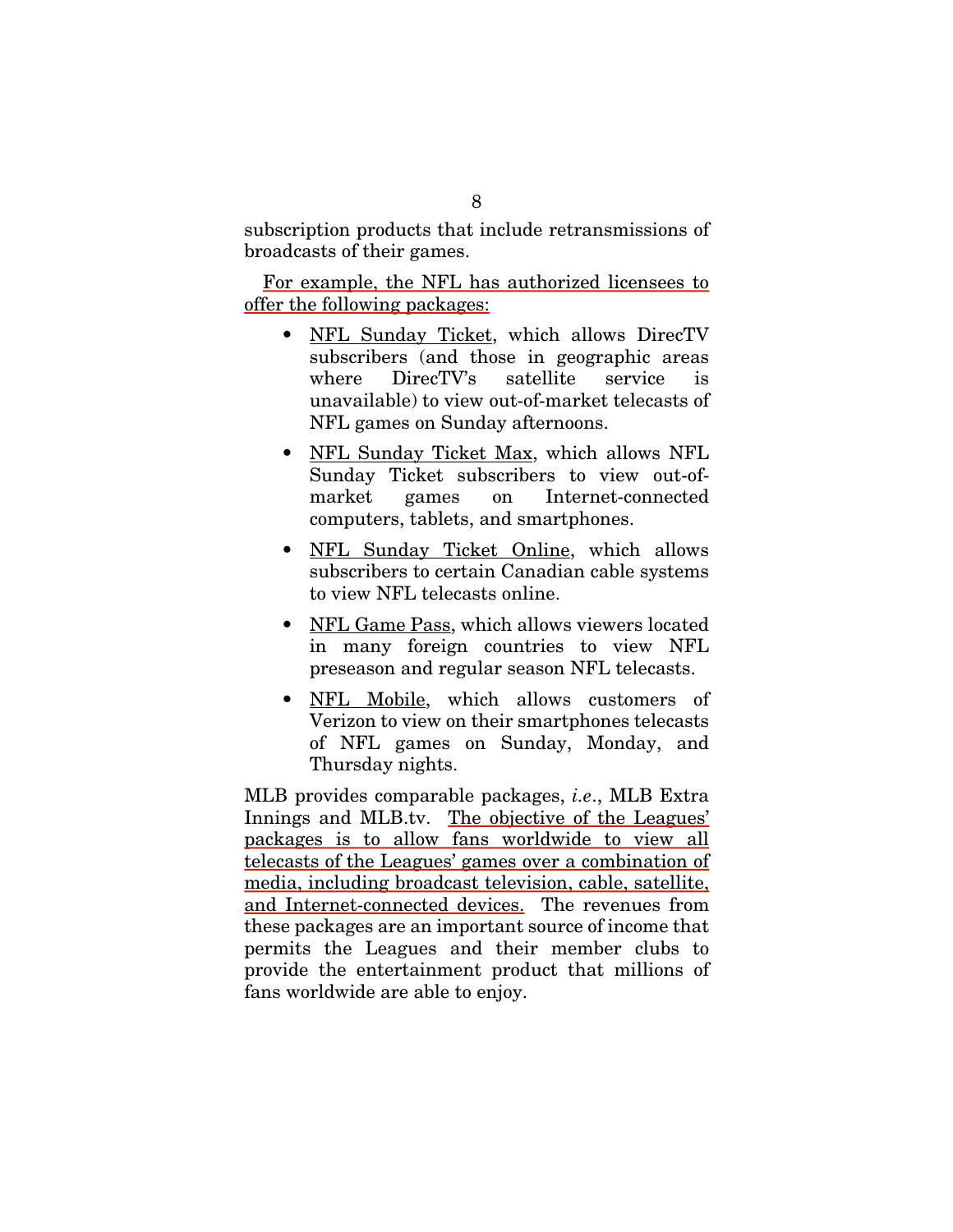As a practical matter, it is not difficult for an Aereolike service to replicate any of the NFL packages because all NFL games are generally available on one or more broadcast television stations. Aereo is currently streaming more than 100 broadcast television stations from across the country. By streaming nine or ten stations from select markets, an Aereo-like service could offer to Internet-connected devices precisely the same package of telecasts that DirecTV offers with NFL Sunday Ticket Max. And because the service would pay nothing for the retransmission rights (under the decision below), it could provide its unlicensed version of the NFL packages at a price substantially less that which DirecTV charges for its licensed product.

The decision below allows Aereo-like services to sell packages that are even more attractive and valuable than those made available by the NFL's licensees, without paying for the right to do so. For example, beginning next season, the <u>NFL has licensed Verizon</u> to provide its customers with smartphone access to NFL telecasts available locally off-air. In return, Verizon pays the NFL a substantial licensing fee. That fee does not include the right to offer the NFL telecasts on tablets; the NFL has licensed that right to its broadcast partners beginning next season, subject to various conditions. Under the decision below, Aereo-like services can offer NFL telecasts from local and distant markets on both smartphones and tablets, regardless of whether their subscribers are customers of Verizon or one of its competitors.

Because most of the games made available via MLB's subscription packages are televised by nonbroadcast regional sports networks (such as MASN and Comcast SportsNet), an Aereo-like service could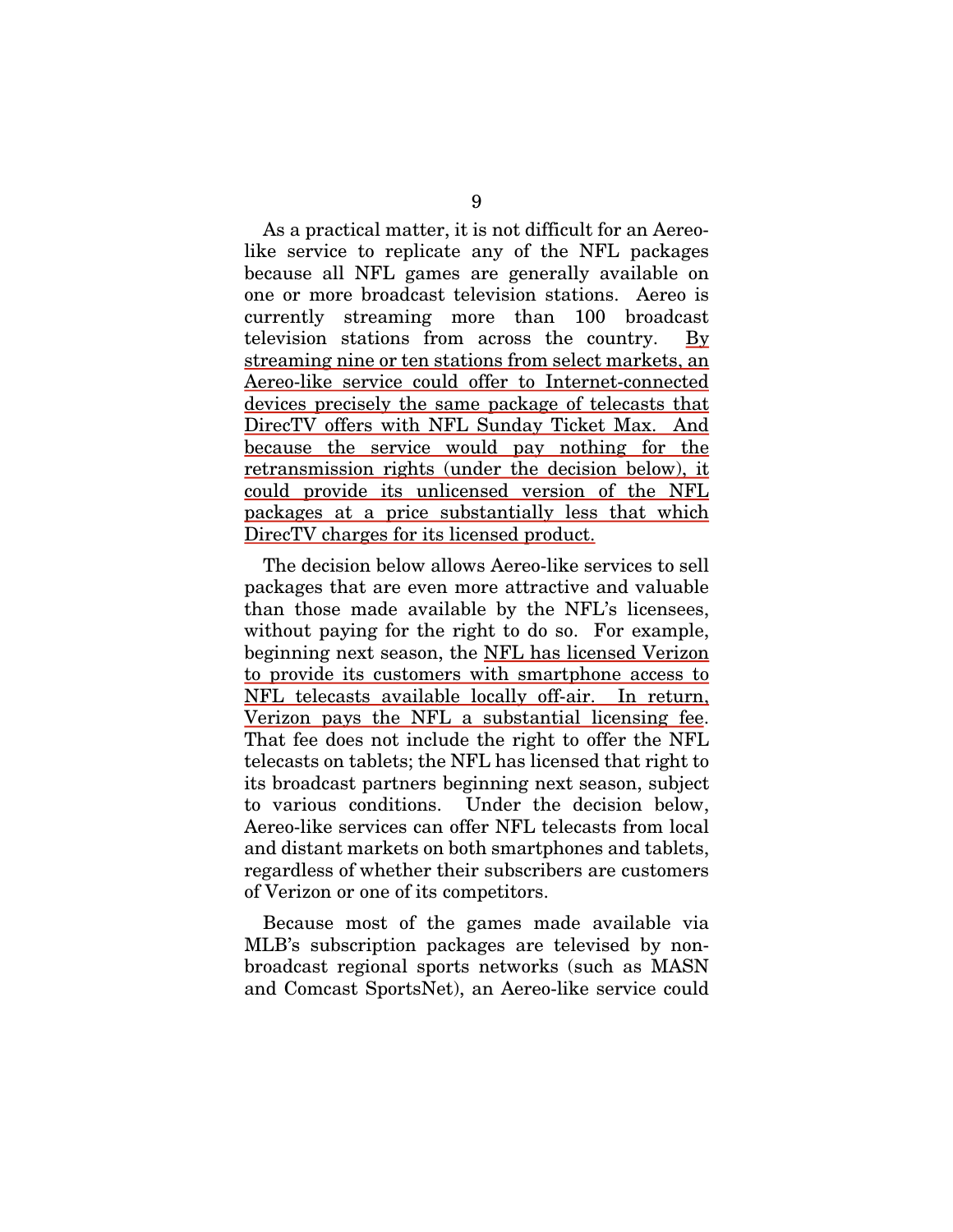not fully replicate those products. However, it could offer a package containing any or all of the approximately 400 MLB telecasts available on broadcast television each year. The decision below allows Aereo and comparably-engineered services to expropriate, for their own commercial gain, any of these MLB telecasts and make them available to subscribers throughout the world—without paying any licensing fee and without complying with any marketplace-negotiated terms or conditions applicable to MLB-licensed products.

Although Aereo currently confines its unlicensed service to retransmitting broadcast signals locally (offering New York City signals to New York subscribers), the legal theory adopted by the Second Circuit does not require Aereo to do so. Any Aereo-like service can use the same technological artifice to stream, for example, New York City signals to subscribers in Los Angeles or Sydney, Australia, claiming that it is not engaged in a public performance under the Second Circuit's rationale. Even if the legal theory adopted below encompasses only Aereo's current service, that service entails the retransmission over the Internet, without authorization, of the very same games that the Leagues or their member clubs authorize licensed services to televise, or to retransmit, on an exclusive basis. The decision below judicially empowers Aereo and similar services to destroy marketplacenegotiated exclusivity.

Third parties might have little incentive to negotiate for licenses if they can enter the loophole created by the Second Circuit and receive the same, comparable, or even more lucrative rights—without any terms or conditions—simply by employing the convoluted Aereo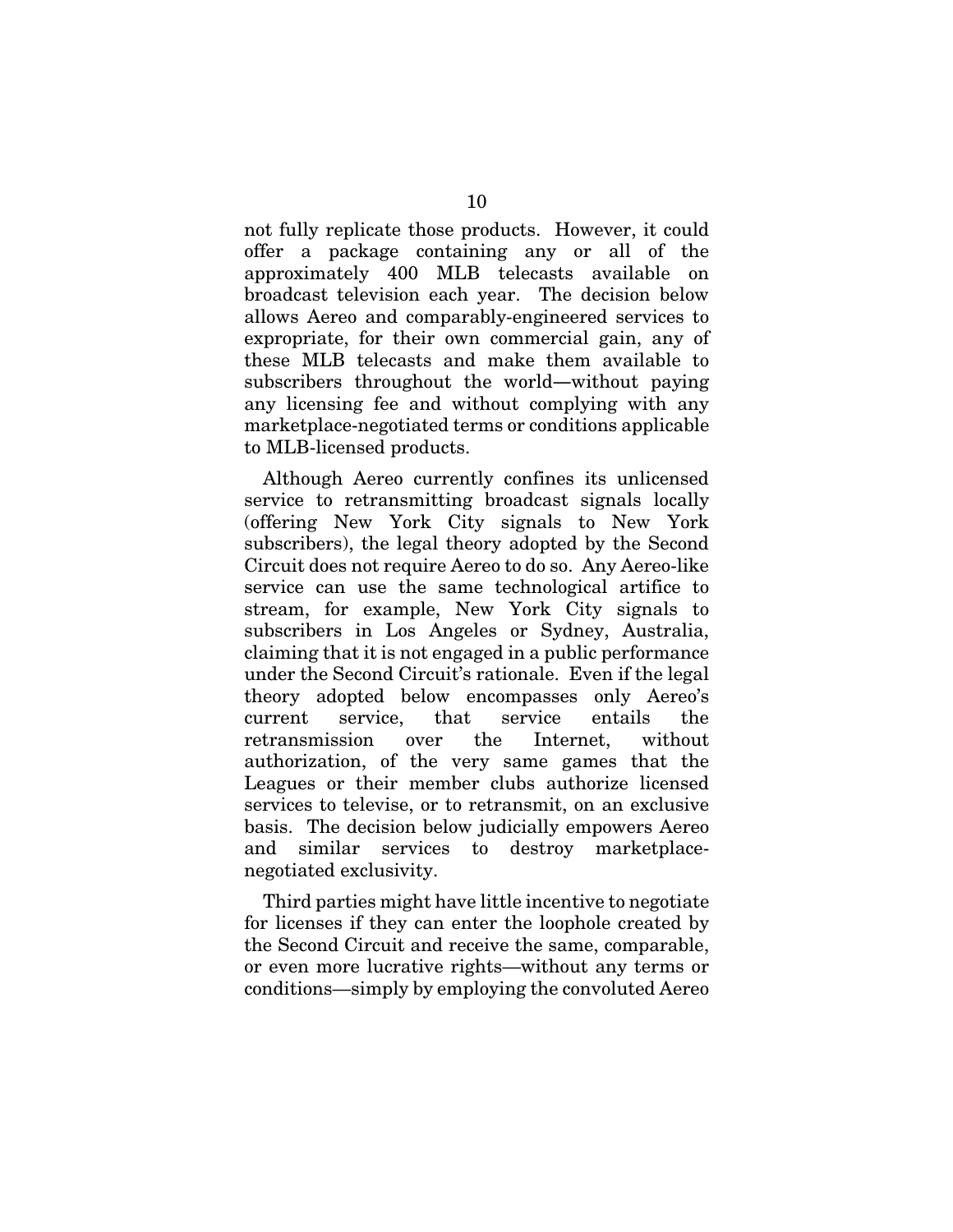technology. Regardless of whether any services do so, the mere specter of such offerings, sanctioned by an influential court of appeals, causes considerable uncertainty in the industry. And that uncertainty affects the ongoing negotiations and renegotiations between the Leagues and their telecast partners, such as those involving the NFL Sunday Ticket agreement with DirecTV that expires at the end of next season. Moreover, allowing unlicensed services like Aereo to entrench their market positions over time makes it exceedingly more difficult to restore the marketplace to one that, consistent with Congress' policy determination in the Copyright Act, requires commercial retransmission services to obtain licenses. Thus, it is particularly important that the Court clarify the law in this area without delay.

## B. The Decision Below Adversely Affects The Fees That The Leagues And Others Receive From Licensed Cable Operators and Satellite Services.

Cable systems (e.g., those operated by Time Warner Cable and Comcast) and satellite carriers (e.g., DirecTV and DISH) currently pay more than \$300 million annually in "compulsory licensing" fees for the right to retransmit broadcast programming. The copyright owners of sports programming (including the NFL and MLB) collectively receive about \$100 million of that \$300 million annually. In addition, the Leagues and other content owners indirectly receive a share of the several billion dollars that cable systems and satellite carriers pay broadcasters for the right to retransmit broadcast signals. Those retransmission consent fees help fund the license fees that broadcasters pay content owners.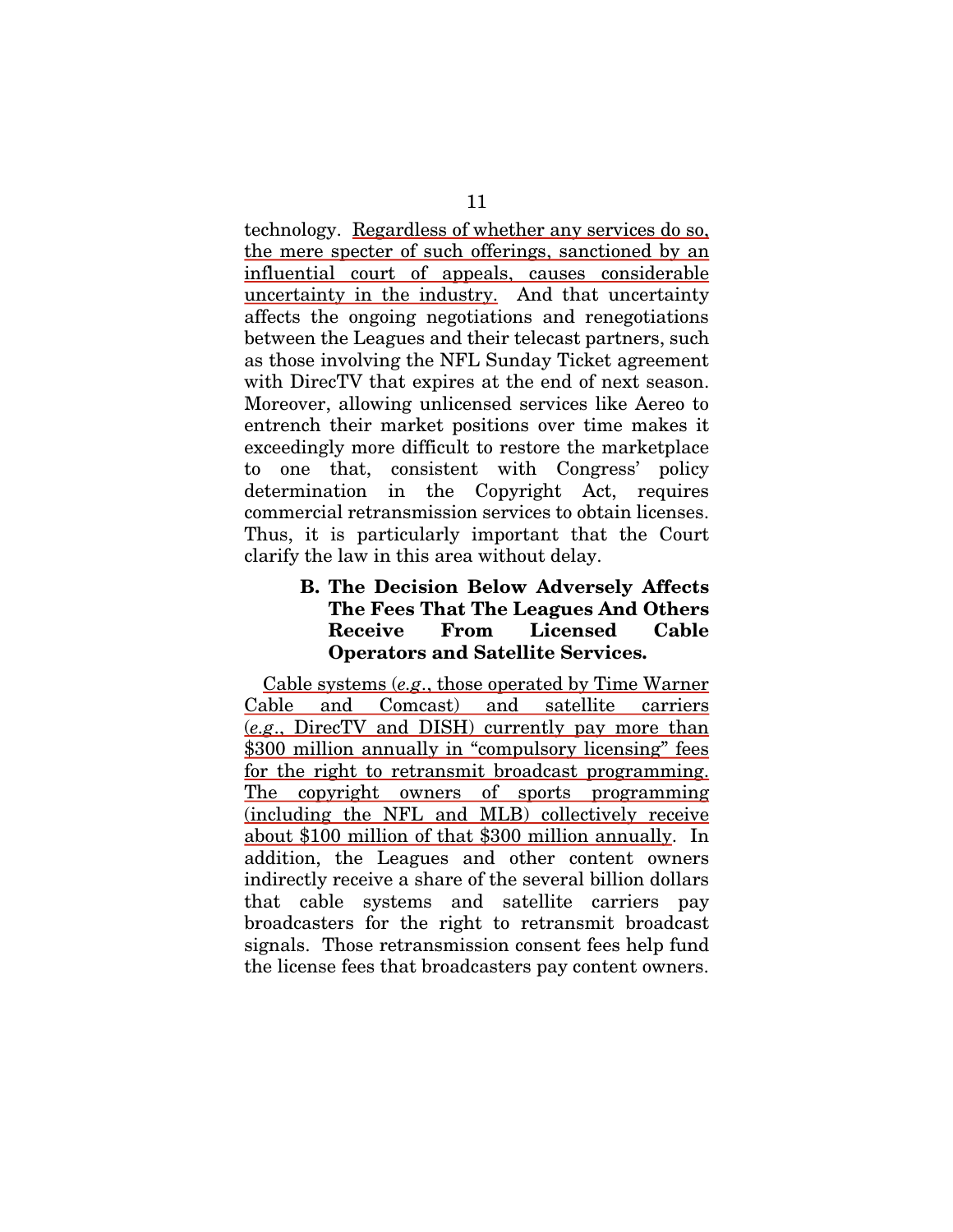The decision below provides cable systems and satellite carriers with a roadmap to avoid paying these retransmission royalties. Cable systems and satellite carriers already have signaled their interest in following Aereo's lead, should Aereo prevail. See Andy Fixmer et al., DirecTV, Time Warner Cable Are Said to Weigh Aereo-Type Services, Bloomberg, Oct. 26, 2013, available at http://www.bloomberg.com/news/2013-10 -25/directv-time-warner-cable-said-to-consider-aereotype-services.html; see also Pet. 34-35. Even without cloning Aereo's technological contrivance, cable systems and satellite carriers might seek to leverage the decision below in efforts to avoid paying (or at least reducing) retransmission royalties. In that way, the decision below injects further uncertainty and confusion into the marketplace.2

Furthermore, the objective of Aereo and similar services is to take subscribers away from cable systems and satellite carriers and to attract the socalled "cord cutters." To the extent these Aereo-like services succeed, the retransmission fees that the Leagues and other content owners receive from satellite and cable will ultimately be less than they would otherwise be, perhaps drastically so. That is

<sup>&</sup>lt;sup>2</sup> The Second Circuit concluded that Aereo is exempt from copyright liability because it makes an individualized retransmission of each program to each subscriber at the subscriber's request. See Pet. App. 23a. Traditional cable systems likewise make individualized retransmissions when they use certain technologies (e.g., Internet Protocol TV ("IPTV") and "switched video") to distribute programming. With IPTV and switched video, cable systems retransmit to a particular subscriber only the programming that the subscriber specifically requests. Cable systems using IPTV and switched video routinely obtain (and for several years have obtained) broadcast retransmission licenses.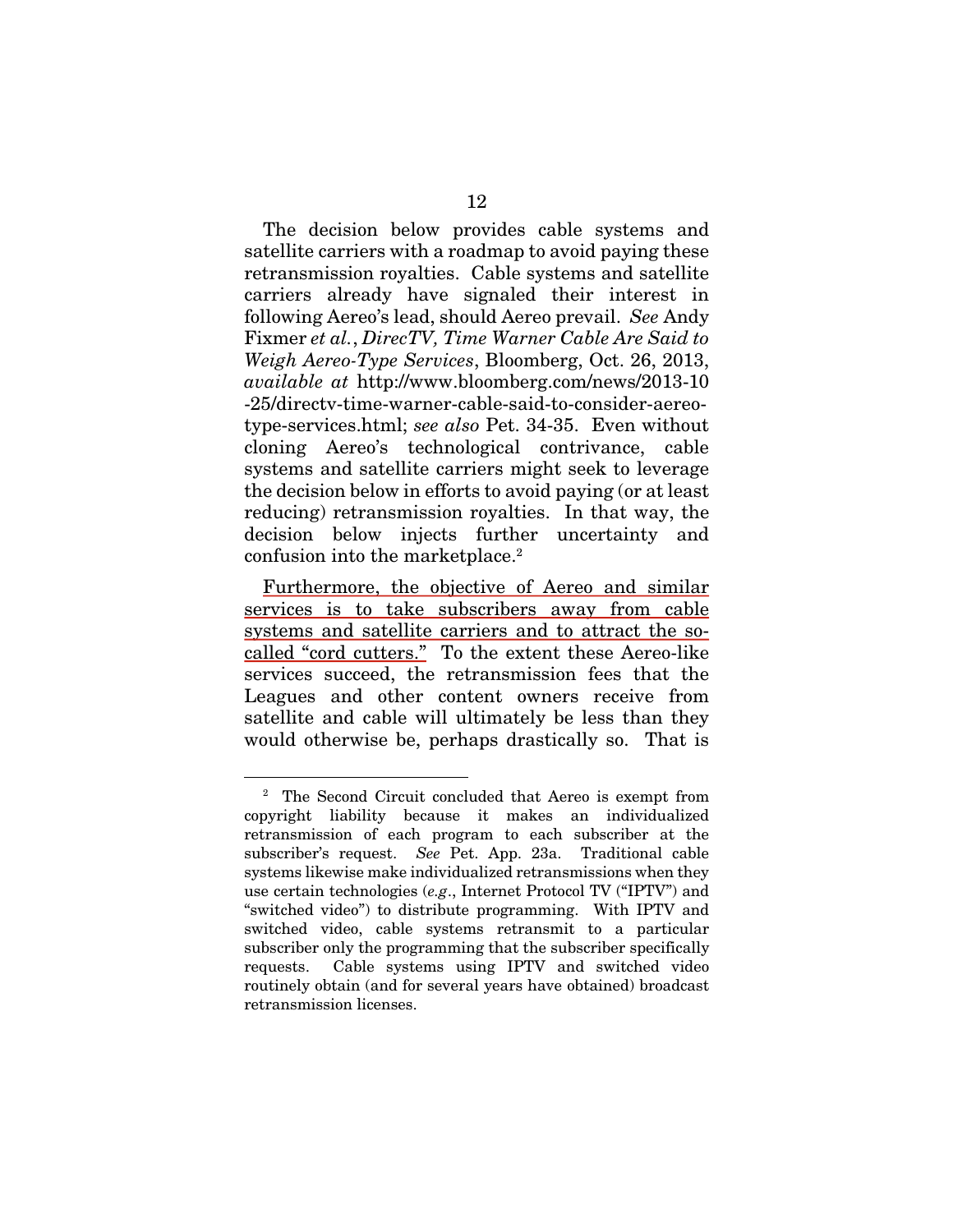because the total amount of such fees is tied to the number of cable and satellite subscribers. Once lost, those fees will not be recouped.

#### II. This Case Raises An Issue Of Recurring And Exceptional Importance.

At the heart of this case is the scope of the public performance right in the Copyright Act of 1976. The Court has never before construed the public performance provisions of the 1976 Act. In several cases, the Court considered the public performance right in an earlier statute, the 1909 Copyright Act—including twice in the context of commercial retransmissions of broadcast programming. See Fortnightly Corp. v. United Artists Television, Inc., 392 U.S. 390 (1968); Teleprompter Corp. v. Columbia Broad. Sys., Inc., 415 U.S. 394 (1974). But those decisions provide no guidance today because Congress expanded the public performance right in the 1976 Act, with the express intent of overruling Fortnightly and Teleprompter. See 1976 Report at 88-89; Crisp, 467 U.S. at 709-10.

The Court's intervention is now necessary to restore clarity and certainty in this area and to prevent the unraveling of a marketplace built upon the licensing of rights rather than the expropriation of such rights through technological chicanery. A proper understanding of the performance right is critical given technological developments that facilitate the easy and instantaneous transmission of video programming over the Internet to millions of viewers worldwide. It is especially critical given the impact of the narrow (and incorrect) statutory construction adopted by the court below.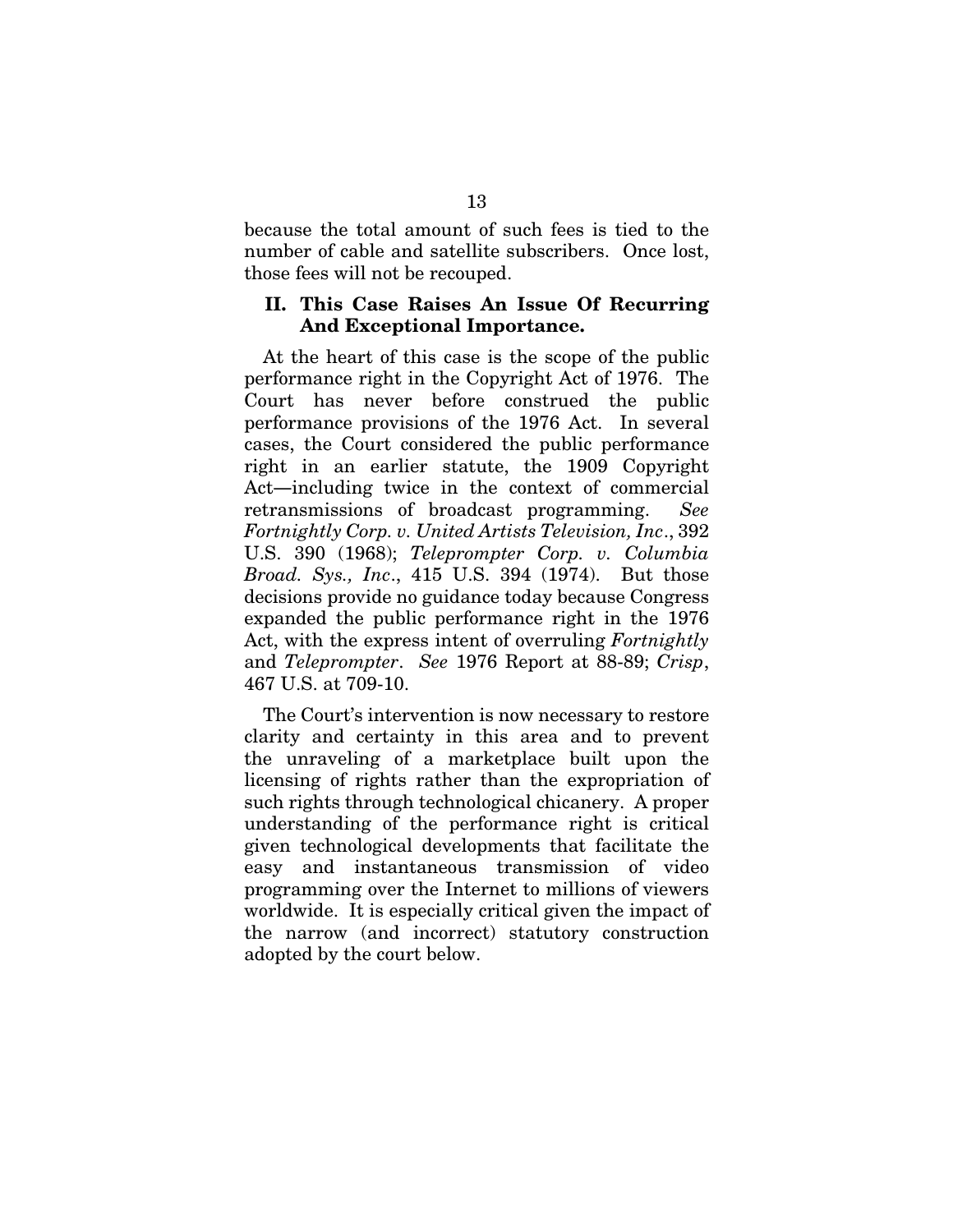## A. The Decision Below Will Limit The Availability Of Valuable Programming On Broadcast Television.

Allowing Aereo-like technology to avoid the dictates of the Copyright Act will irreparably harm not only copyright owners like the NFL and MLB; it also will undermine the "important federal interest" in protecting over-the-air broadcasting. Turner Broad. Sys., *Inc. v. F.C.C.*, 512 U.S. 622, 663 (1994). If copyright holders lose their exclusive retransmission licensing rights and the substantial benefits derived from those rights when they place programming on broadcast stations, those stations will become less attractive mediums for distributing copyrighted content. The option for copyright holders will be to move that content to paid cable networks (such as ESPN and TNT) where Aereo-like services cannot hijack and exploit their programming without authorization.

The decision below places broadcast television at a significant disadvantage to non-broadcast cable networks in terms of its ability to acquire valuable programming. That, in turn, adversely impacts the more than eleven million households in the United States that do not subscribe to cable or satellite and thus do not receive non-broadcast cable networks. FCC, Annual Assessment of the Status of Competition in the Market for the Delivery of Video Programming; Fifteenth Report 5 (July 22, 2013), available at https://www.fcc.gov/document/fcc-adopts-15th-reportvideo-competition-0.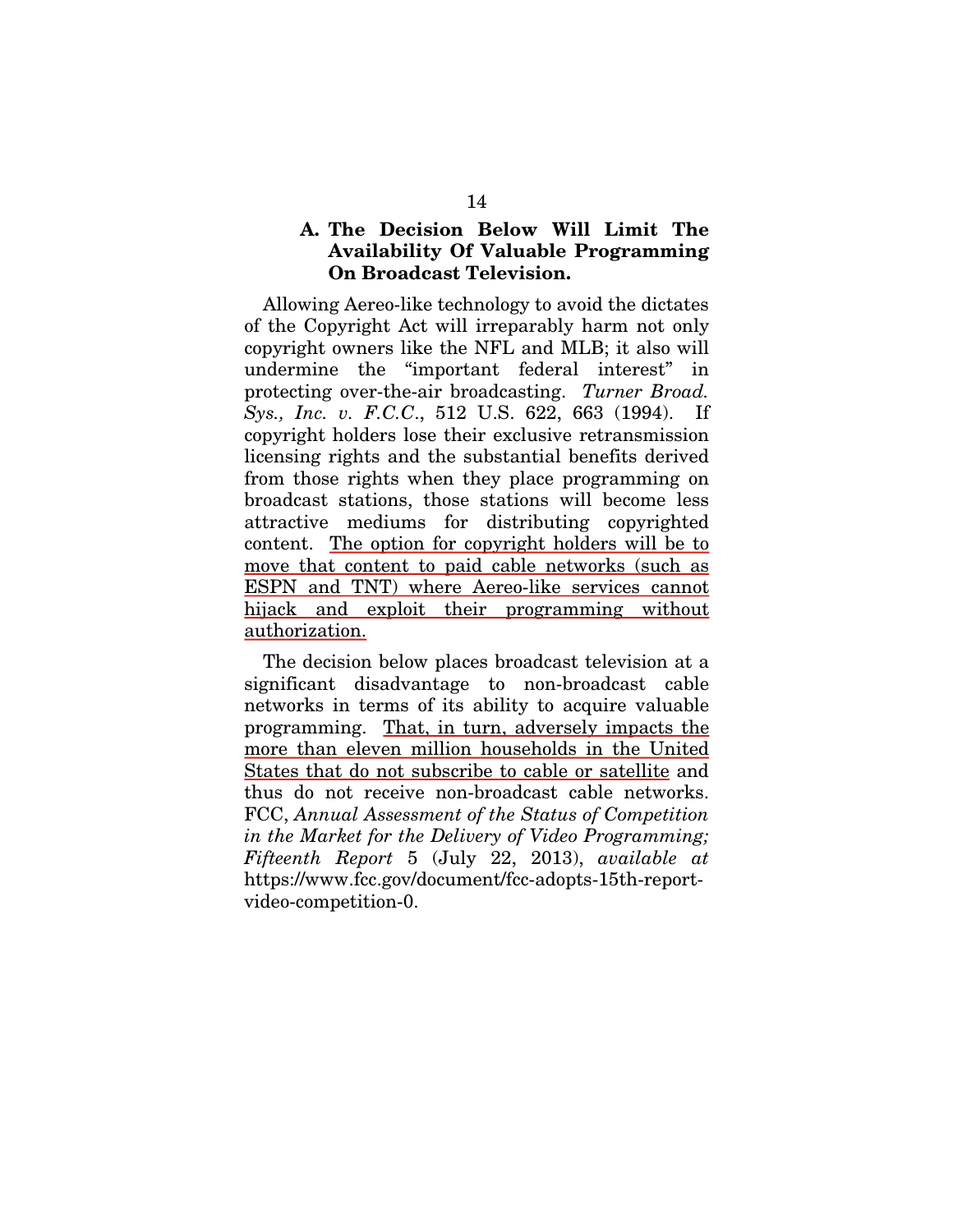## B. The Decision Below Places The United States In Violation Of Its International Obligations.

The United States has ratified several treaties requiring it to prohibit retransmission of broadcast stations over the Internet without the consent of the program and station owners. For example, a free trade agreement between the United States and Australia provides that "neither party may permit the retransmission of television signals (whether terrestrial, cable, or satellite) on the Internet without the authorization of the right holder or right holders, if any, of the content of the signal and of the signal." Free Trade Agreement, U.S.-Austl., art. 17.4.10(b), May 18, 2004, 43 I.L.M. 1248, available at http: //www.ustr.gov/sites/default/files/uploads/agreements/ fta/australia/asset\_upload\_file148\_5168.pdf. Other treaties contain similar language. See generally Section 109 Report at 188-89.

Our trading partners have met their obligations under these agreements. See, e.g., ITV Broad. Ltd. v. TVCatchup Ltd., Case C-607/11 (European Court of Justice, Mar. 7, 2013), available at http://curia.europa. eu/juris/document/document.jsf?text=&docid=134604& pageIndex=0&doclang=EN&mode=req&dir=&occ=fir st&part=1&cid=279461 (concluding that European Union copyright law prohibits the unauthorized retransmission of broadcast signals over the Internet); Nat'l Rugby League Invs. Pty. Ltd. v Singtel Optus Pty. Ltd. [2012] FCAFC 59 (Austl.) (holding that an Aereolike service that allowed subscribers to stream individual copies of sports programming over the Internet and smartphones infringed on the copyrights of the Australian Football League and the National Rugby League). The decision below, however, not only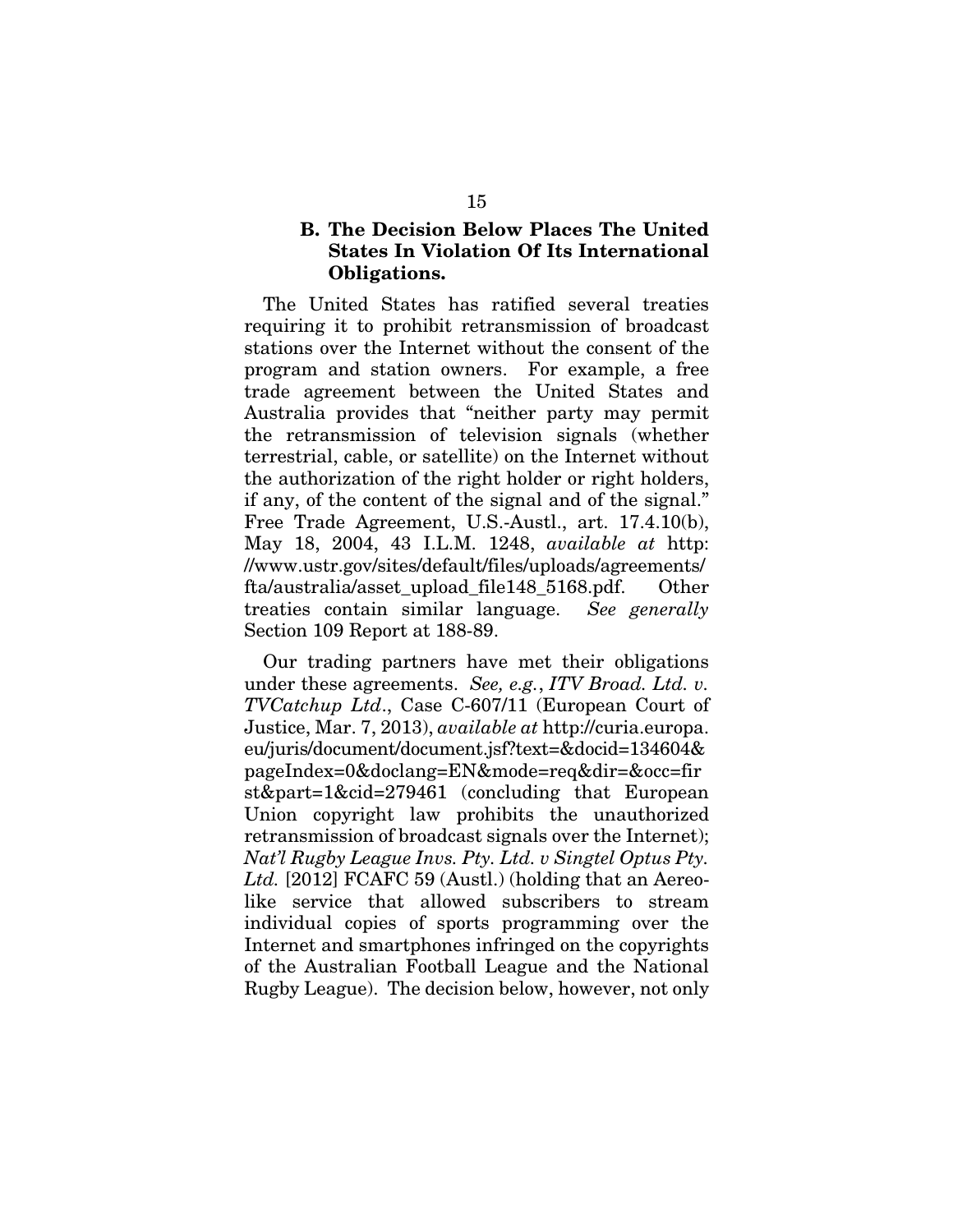places the United States in violation of its international obligations; it also makes the United States an outlier in the world community in terms of failing to safeguard copyright owners' right to authorize Internet retransmissions of their broadcast programming.

The decision below weakens the credibility of the United States in negotiating treaties involving copyright protection. And it impairs the ability of copyright owners to obtain, worldwide, the effective copyright protection that Congress envisioned when it enacted the Copyright Act. If other countries believe that the United States—the world's leading exporter of copyrighted works and one of the world's most vocal proponents for strong copyright protection—fails to comply with its own international copyright commitments, copyright owners will have an even more difficult time attempting to secure such protection abroad.

It is a fundamental maxim of statutory interprettation that "an Act of Congress ought never to be construed to violate the law of nations if any other possible construction remains." Lauritzen v. Larsen, 345 U.S. 571, 578 (1953) (quoting The Charming Betsy, 6 U.S. (2 Cranch) 64 (1804)). "If the United States is to be able to gain the benefits of international accords and have a role as a trusted partner in multilateral endeavors, its courts should be most cautious before interpreting its domestic legislation in such manner as to violate international agreements." Vimar Seguros y Reaseguros, S.A. v. M/V Sky Reefer, 515 U.S. 528, 539 (1995). The decision below does not heed those admonitions.

The Copyright Act can reasonably be construed to require Aereo to obtain licenses before retransmitting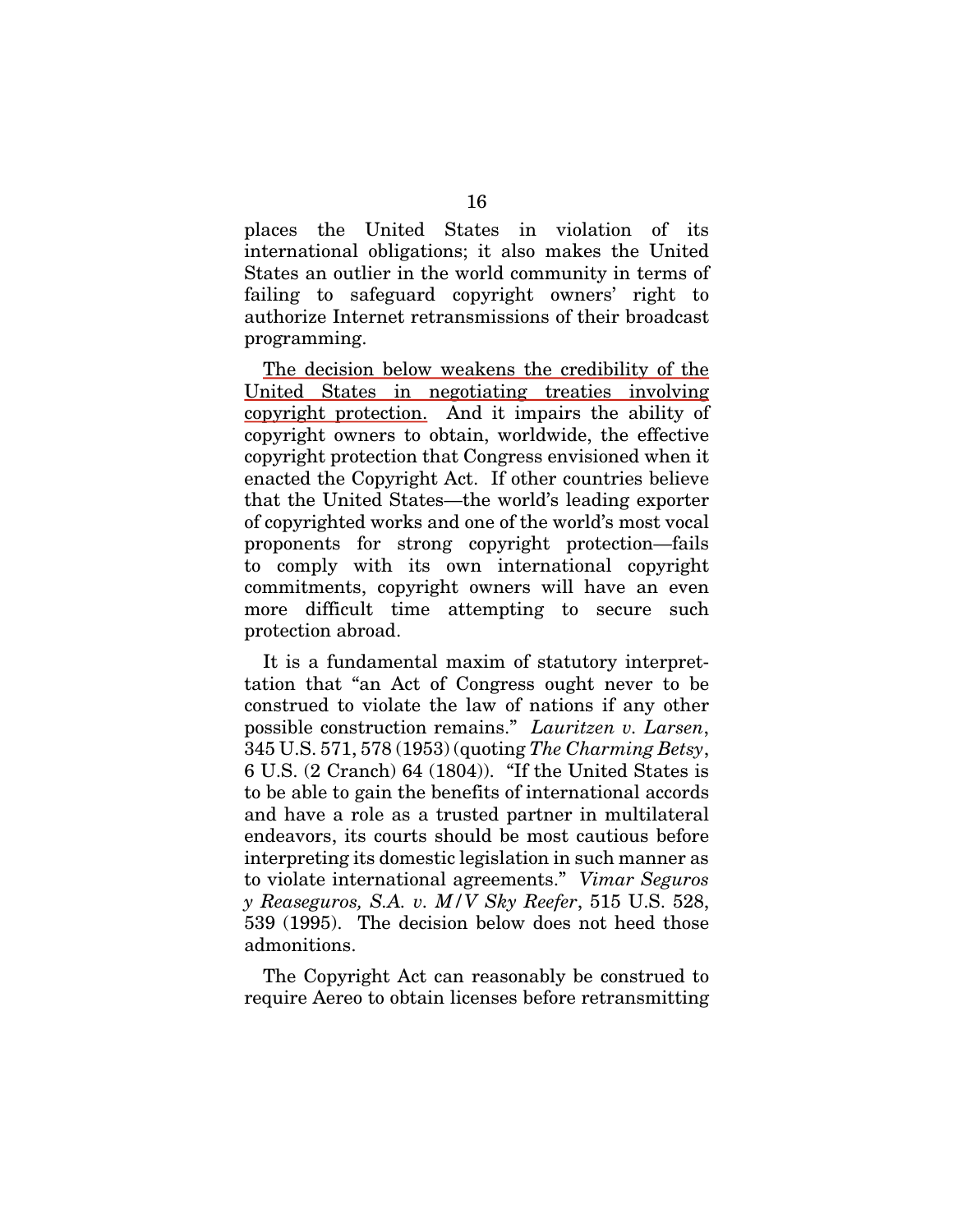broadcast signals over the Internet, consistent with this country's treaty obligations. Indeed, other courts have already held that this construction is not only reasonable, it is correct. See Pet. 25. But the Second Circuit made no effort to reconcile the language of the U.S. Copyright Act with U.S. international commitments. Instead, the court solely relied on a statutory interpretation in a case that dealt with the copyright liability of an entirely different service (remote storage digital video recorders), i.e., Cartoon Network LP v. CSC Holdings, Inc., 536 F.3d 121 (2d Cir. 2008), ("Cablevision"), cert. denied, 129 S. Ct. 2890 (2009). Leading copyright scholars, including Professor Ginsburg of Columbia and Professor Goldstein of Stanford, have explained that Cablevision misconstrues the Copyright Act. See Pet. 26.

The Solicitor General, in recommending against this Court's review of Cablevision, concluded that "while some aspects of the Second Circuit's reasoning on the public-performance issue are problematic," the court's decision "should not be understood to reach . . . other circumstances beyond those presented in this case," including "situations in which a party streams copyrighted material on an individualized basis over the Internet." Brief of the United States as Amicus Curiae at 21-22, Cable News Network, Inc. v. CSC Holdings, Inc., 129 S. Ct. 2890 (2009) (No. 08-448), 2009 WL 1511740 at \*21-22. The Second Circuit has extended Cablevision to precisely such a situation, disregarding this country's international commitments and well-established copyright law regarding broadcast retransmissions.